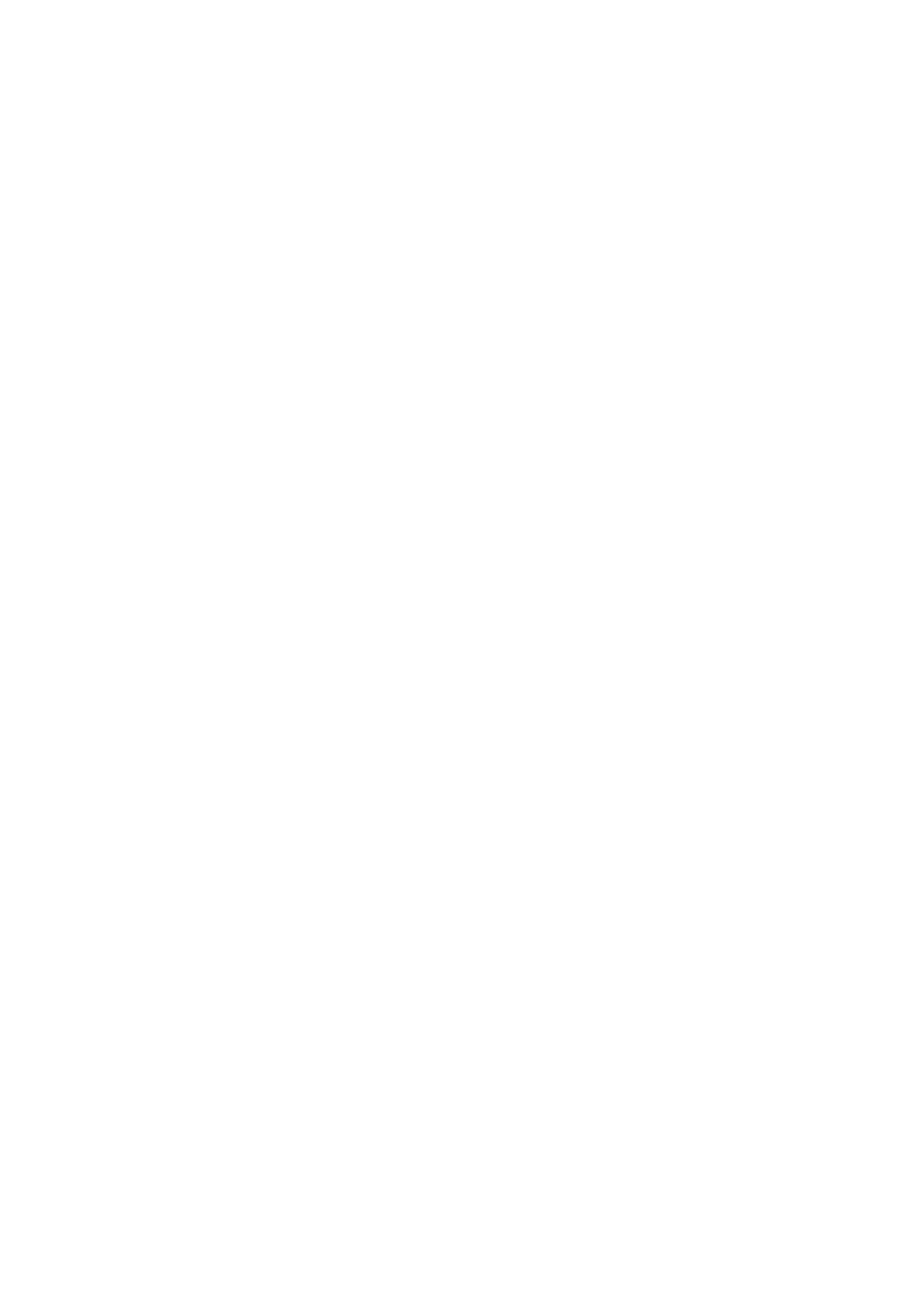# Language<br>Cert

**Assessing Writing Performance** International ESOL Examinations Sample Scripts

LanguageCert is an Ofqual-regulated Awarding Organisation responsible for the development and award of language qualifications. LanguageCert's mission is to offer high-quality language qualifications that are fit-for-purpose for the candidates they serve.

The aim of this handbook is to provide teachers and candidates with a practical overview of the assessment arrangements for the Writing section of the LanguageCert International ESOL exams. For more detailed information, please consult the Qualification Handbooks available online.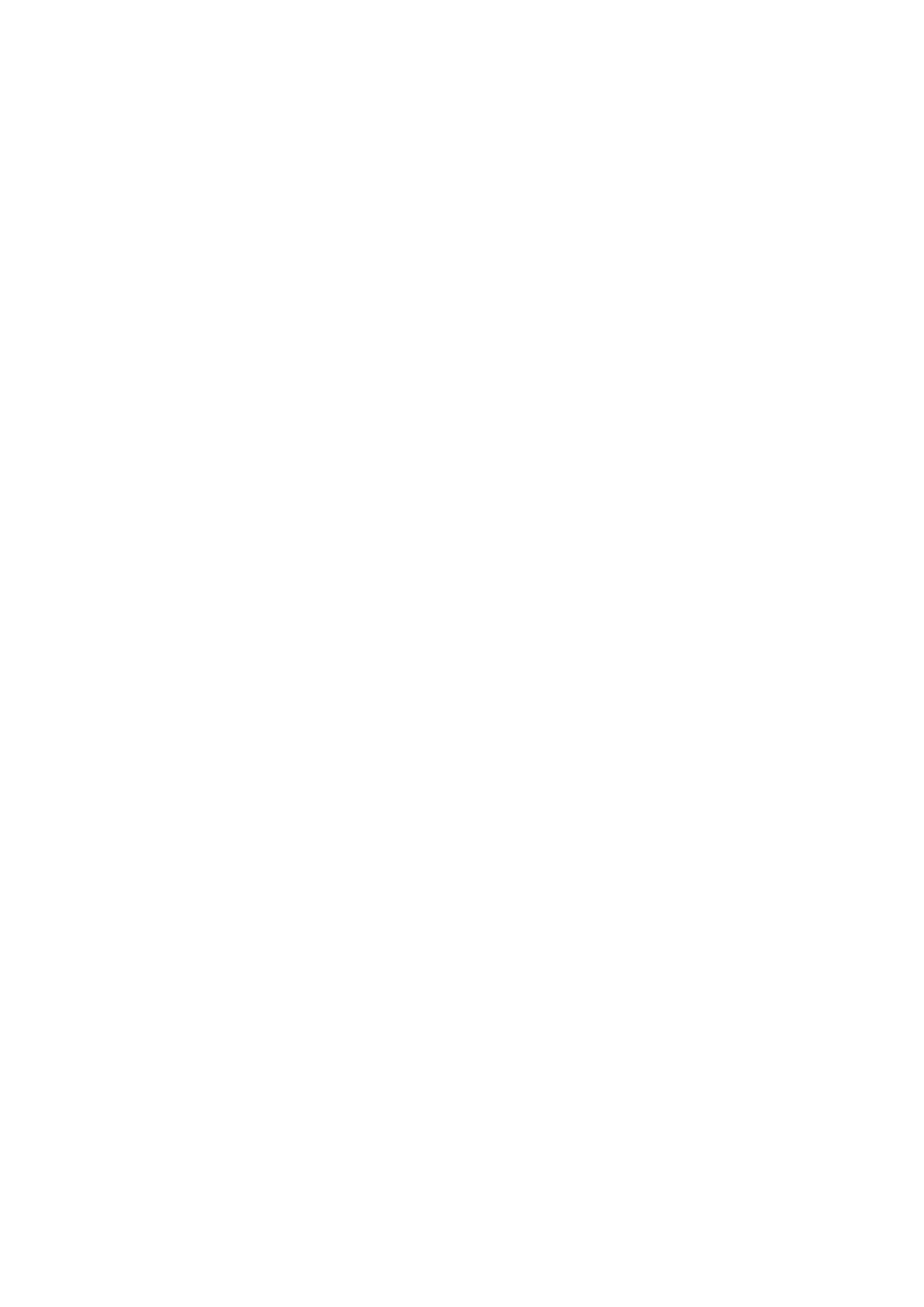| <b>CEFR Writing descriptors</b> | p. 5 |
|---------------------------------|------|
| Marking the Writing tasks       | p. 6 |
|                                 |      |

| A1             | p. 8 - 11  |
|----------------|------------|
| A2             | p. 12-15   |
|                |            |
| <b>B1</b>      | p. 16 - 21 |
| <b>B2</b>      | p. 22 - 27 |
|                |            |
|                |            |
| C <sub>1</sub> | p. 28 - 33 |
| C2             | p. 34 - 39 |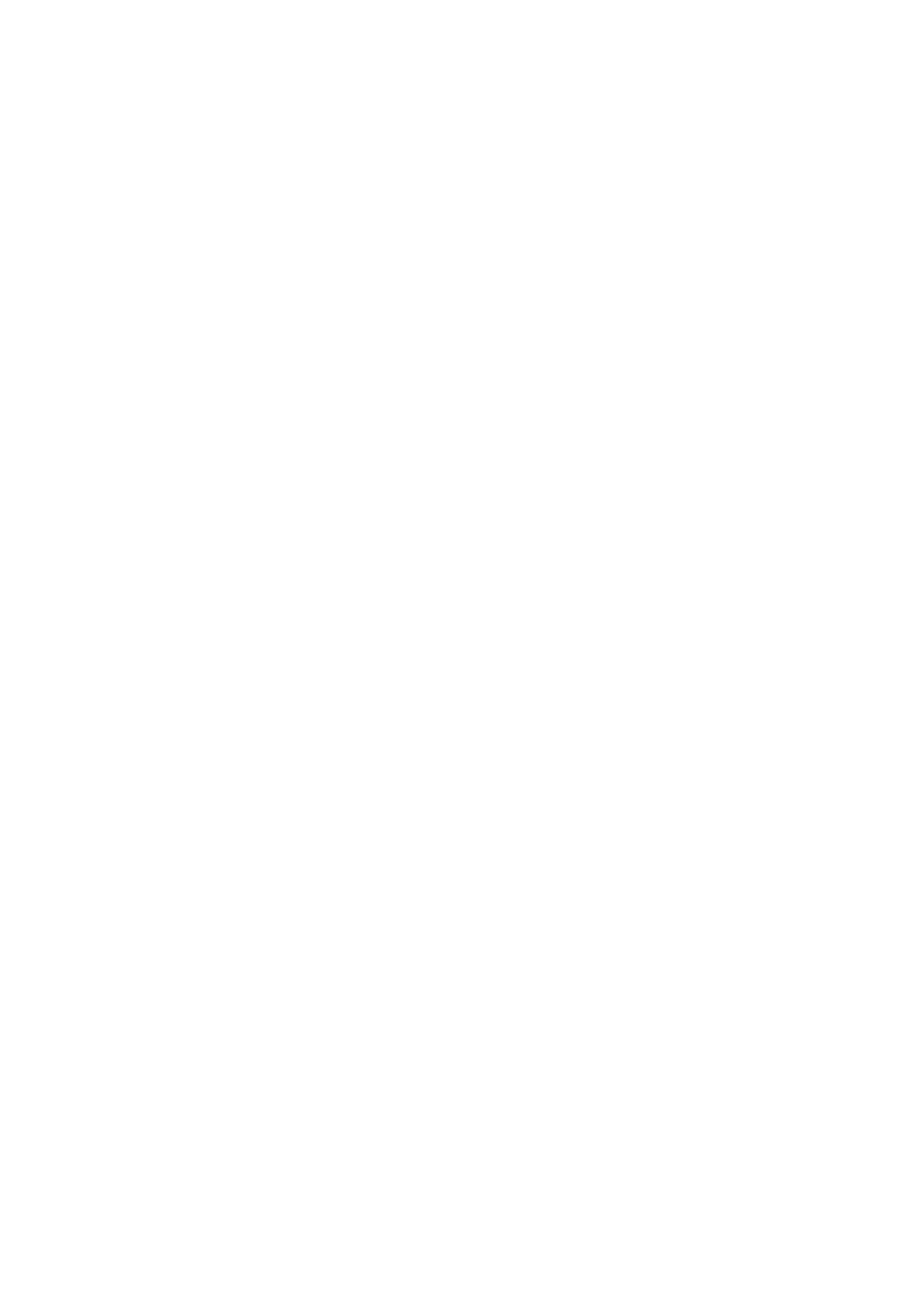The Common European Framework of Reference (CEFR) 'can do' statements for writing are shown below:

| Level          | Can do statements                                                                                                                                                                                                                                                                                                                 |
|----------------|-----------------------------------------------------------------------------------------------------------------------------------------------------------------------------------------------------------------------------------------------------------------------------------------------------------------------------------|
| A <sub>1</sub> | I can write a short, simple postcard, for example sending holiday greetings.<br>I can fill in forms with personal details, for example entering my name,<br>nationality and address on a hotel registration form.                                                                                                                 |
| A <sub>2</sub> | I can write short, simple notes and messages relating to matters in areas<br>of immediate needs. I can write a very simple personal letter, for example<br>thanking someone for something.                                                                                                                                        |
| <b>B1</b>      | I can write a simple connected text on topics which are familiar or of<br>personal interest. I can write personal letters describing experiences<br>and impressions.                                                                                                                                                              |
| <b>B2</b>      | I can write clear, detailed text on a wide range of subjects related to my<br>interests. I can write an essay or report, passing on information or giving<br>reasons in support of or against a particular point of view. I can write<br>letters highlighting the personal significance of events and experiences.                |
| C <sub>1</sub> | I can express myself in clear, well-structured text, expressing points of view<br>at some length. I can write about complex subjects in a letter, an essay or a<br>report, underlining what I consider to be the salient issues. I can select style<br>appropriate to the reader in mind.                                         |
| C <sub>2</sub> | I can write clear, smoothly-flowing text in an appropriate style.<br>I can write complex letters, reports or articles which present a case with an<br>effective logical structure which helps the recipient to notice and remember<br>significant points. I can write summaries and reviews of professional or<br>literary works. |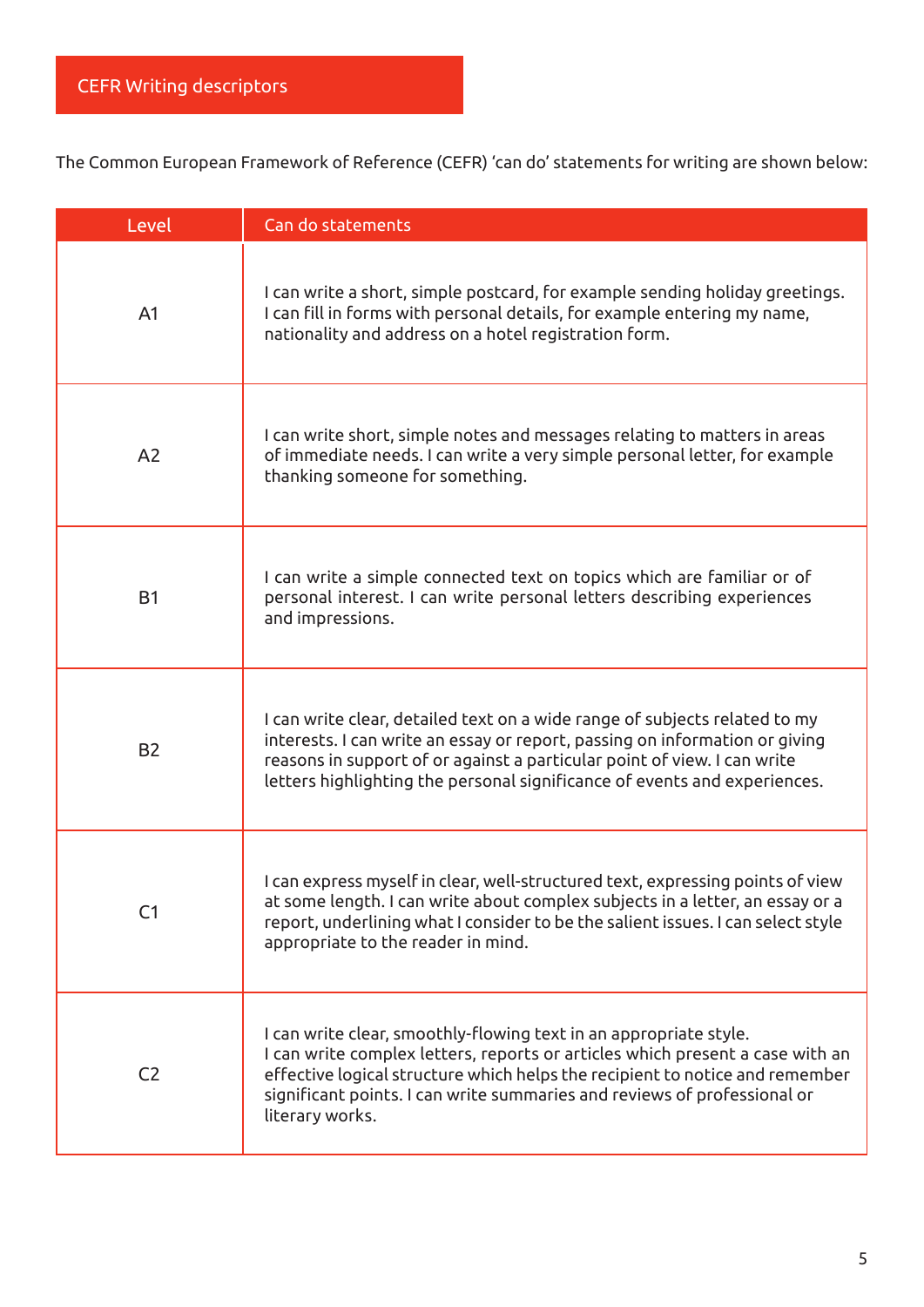#### Marking the Writing tasks

In the Writing section, candidates are assessed against four assessment criteria. Each writing task is assessed separately. Candidates may be awarded 0-3 marks per criterion – or up to 12 marks in total per writing task. Writing tasks are evaluated through the use of task-specific markschemes. Each level has its own task-specific markscheme with detailed descriptors for Task Fulfilment, Grammar, Vocabulary, and Organisation. Brief definitions of the assessment criteria follow in the table below.

| Criteria                         | <b>Description</b>                                                                                                                                                                                                                              |
|----------------------------------|-------------------------------------------------------------------------------------------------------------------------------------------------------------------------------------------------------------------------------------------------|
| <b>Task Fulfilment</b>           | The extent to which the response produced by<br>the candidate addresses the task in a direct and<br>convincing manner, provides an answer that is<br>relevant and meaningful, and satisfies task and<br>genre specifications (e.g. word count). |
| Accuracy and range of grammar    | The extent to which the response produced by the<br>candidate is grammatically accurate, appropriate<br>and adequate for the level and genre required.                                                                                          |
| Accuracy and range of vocabulary | The extent to which the response produced by the<br>candidate is lexically accurate, appropriate and<br>adequate for the level and genre required.                                                                                              |
| Organisation                     | The extent to which the response produced by the<br>candidate is organized in an appropriate and coherent<br>manner, in terms of paragraphing, cohesion and punc-<br>tuation, as dictated by the level and genre required.                      |

#### Spelling

American or British English spelling is accepted.

#### Over and under length answers

Where an answer fails to reach the minimum word length, this will be taken into account when awarding marks for Task Fulfilment.

Where an answer obviously exceeds the maximum word length, a candidate is bound to have produced a text of lower quality (i.e. to have made more mistakes) due to time constraints. No explicit penalty is to be imposed on over-length responses.

#### Off-topic answers

Candidates do not receive any credit for off-topic answers.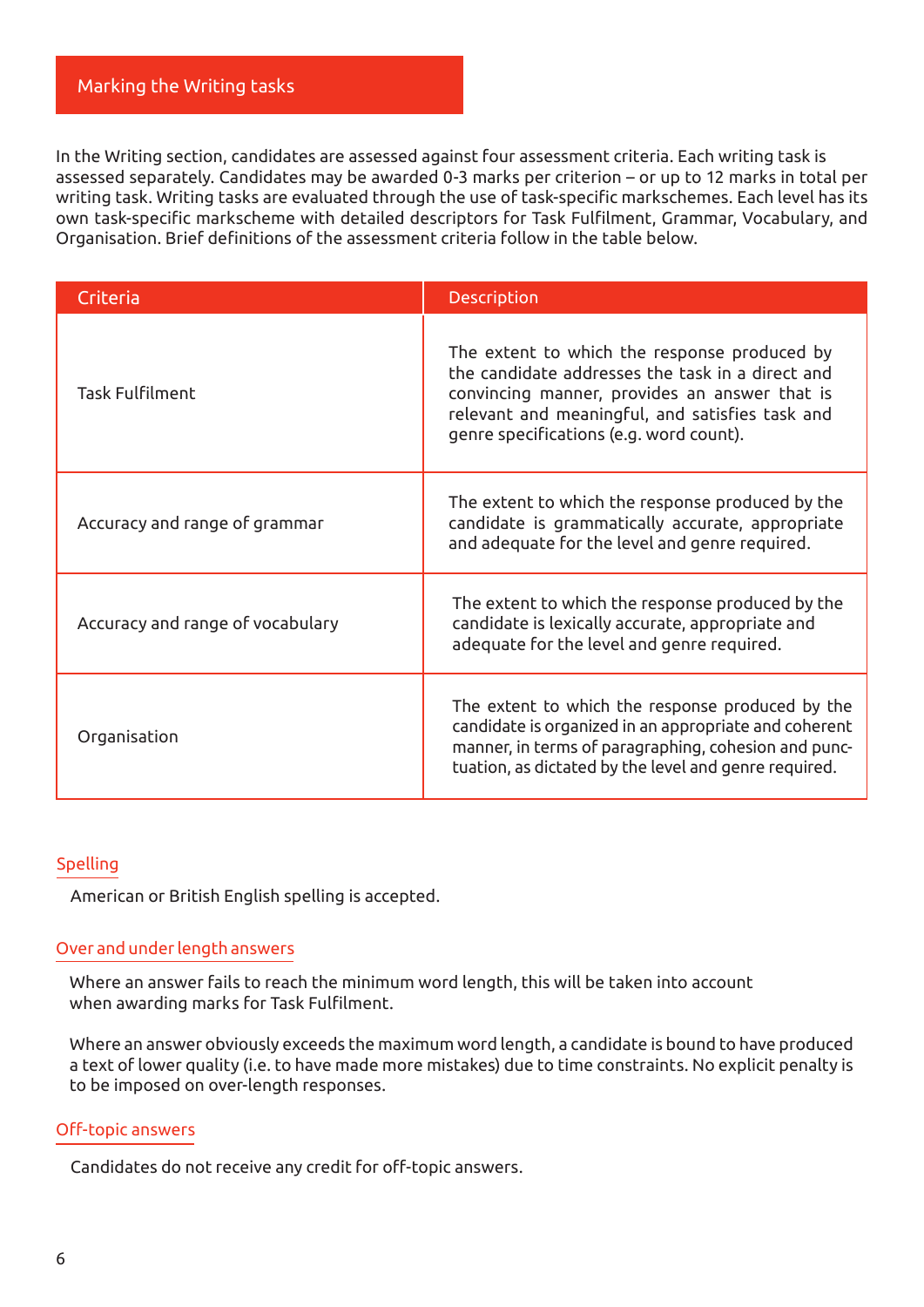

A1-C2 for levels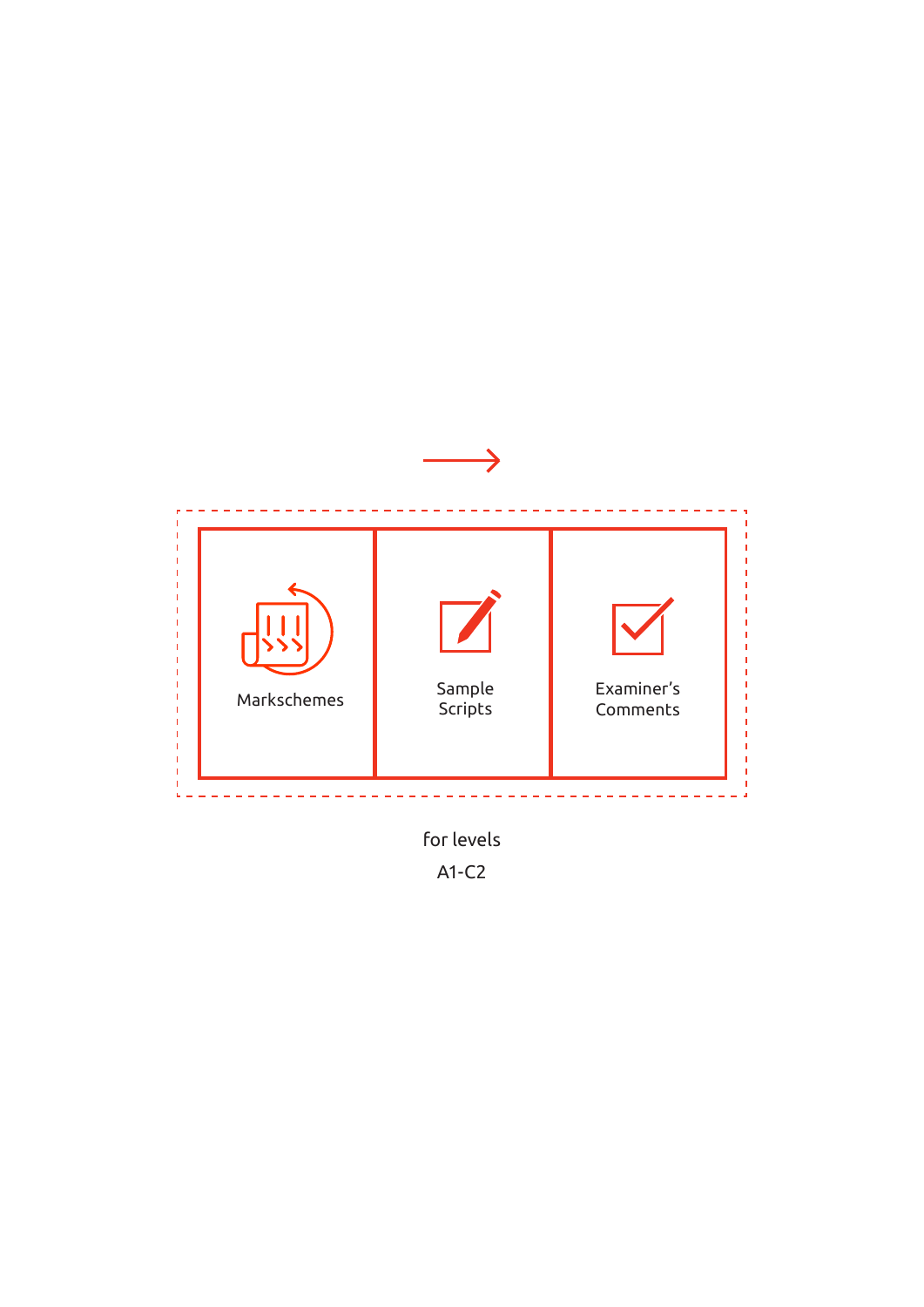

MARKSCHEME MARKSCHEME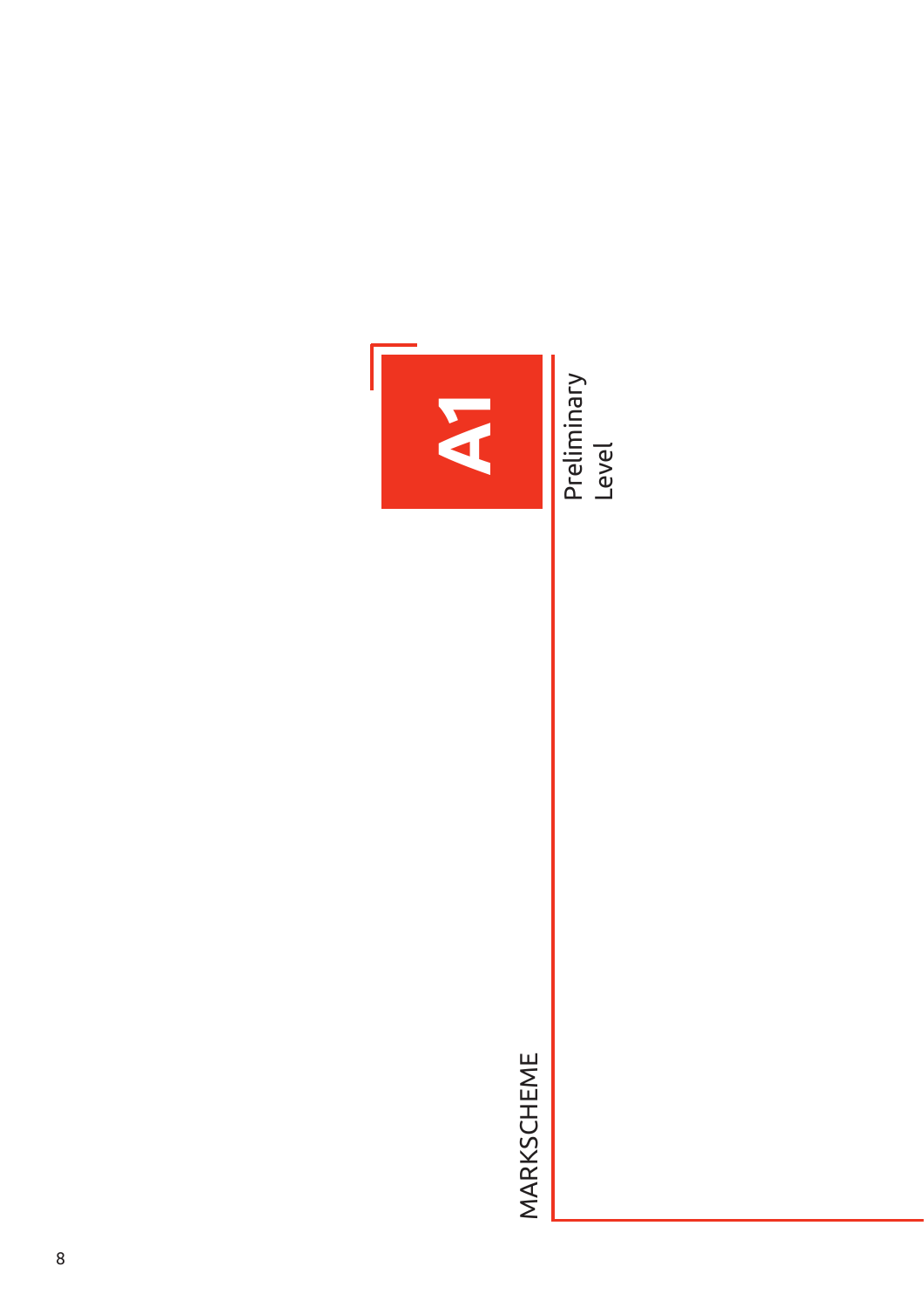|                                      | Task 2            | capital letters and full<br>sentences, salutation<br>is appropriate, with<br>· basic punctuation<br>· text organization<br>used correctly e.g.<br>and close<br>stops | · some correct use of<br>mostly appropriate<br>· text organization<br>punctuation                                                          | · a series of phrases,<br>not sentences<br>·little correct<br>punctuation                                                 | · no punctuation<br>· no structure                                                     |
|--------------------------------------|-------------------|----------------------------------------------------------------------------------------------------------------------------------------------------------------------|--------------------------------------------------------------------------------------------------------------------------------------------|---------------------------------------------------------------------------------------------------------------------------|----------------------------------------------------------------------------------------|
| Organisation                         | Task <sub>1</sub> | capital letters and full<br>is appropriate i.e. in<br>· text organization<br>punctuation i.e.<br>· appropriate<br>sentences<br>stops                                 | mostly appropriate<br>· text organization<br>· some accurate<br>i.e. mostly in<br>punctuation<br>sentences                                 | · a series of phrases,<br>not sentences<br>·little correct<br>punctuation                                                 | · no punctuation<br>· no structure                                                     |
| Accuracy and range<br>of vocabulary  |                   | very basic vocabulary<br>to transmit meaning<br>· adequate range of<br>• when vocabulary<br>attempted, errors<br>above level is<br>occur                             | · some serious errors<br>clear, despite limited<br>with A1 vocabulary<br>usage and spelling<br>· meaning usually<br>range                  | · many serious errors<br>understand meaning<br>with A1 vocabulary<br>limited, difficult to<br>and spelling<br>· range too | • vocabulary usage or<br>spelling so poor that<br>it is impossible to<br><b>Follow</b> |
| Accuracy and range<br>F grammar<br>ō |                   | · mostly accurate use<br>(only simple present<br>attempted, errors<br>tense is expected)<br>. when language<br>of A1 grammar<br>above level is<br>occur              | • A1 grammar is used,<br>but some serious<br>· meaning is still<br>usually clear<br>errors occur                                           | · many serious errors<br>understand meaning<br>· difficult to                                                             | • very little or no<br>coherent usage                                                  |
|                                      | Task 2            | points covered and<br>communicated<br>• both content                                                                                                                 | covered and message<br>is communicated, but<br>• both content points<br>with some difficulty                                               | both content points<br>with unsuccessful<br>content point or<br>communication<br>· mentions one                           | · off topic                                                                            |
| Task Fulfilment                      | Task <sub>1</sub> | sentences on topic<br>· four complete                                                                                                                                | • three complete sen-<br>complete sentences)<br>in extended text on<br>. three/four points<br>topic (i.e. not four<br>tences on topic<br>ă | sentences/points on<br>. two separate<br>topic                                                                            | sentences/points on<br>one or zero<br>topic                                            |
|                                      |                   | m                                                                                                                                                                    | $\overline{\mathbf{C}}$                                                                                                                    |                                                                                                                           | $\bullet$                                                                              |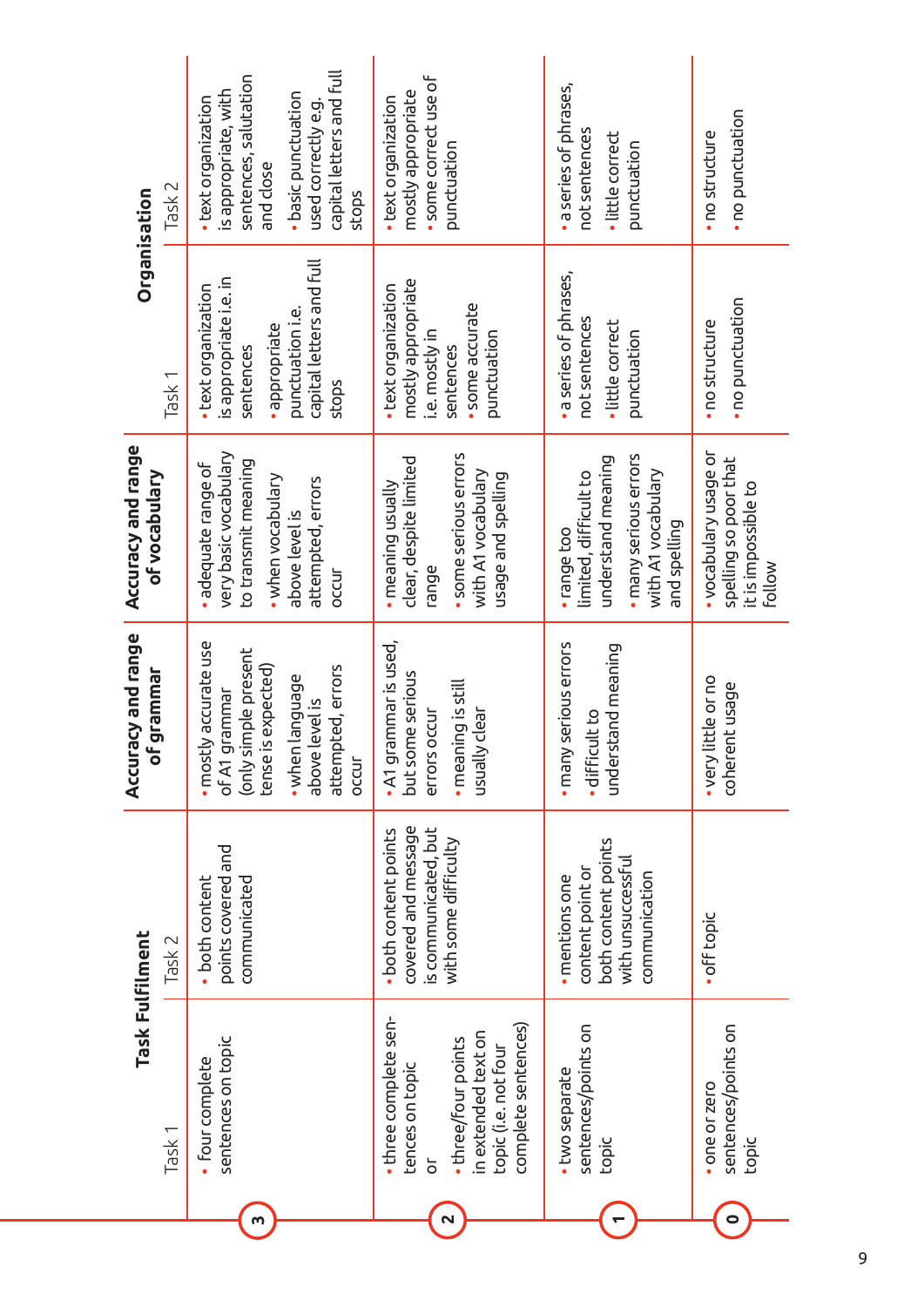

Write a letter to your friend. He/she wants to meet you. Tell him/her:

- when to meet and
- where to meet

Write between 20 and 30 words.

Candidate: Paolo Candidate: Paolo Dear Erika I'm writing this letter to tell you about we meet. I'm in a Palermo hotel at this weekend. We meet in my flat. Thats all for now.

See you soon.

Love Paolo

Dear Arseniy

Hi! how are you? I meet you on the Suturday. We can meet in a central squear or in a open air market.

See you soon Jivika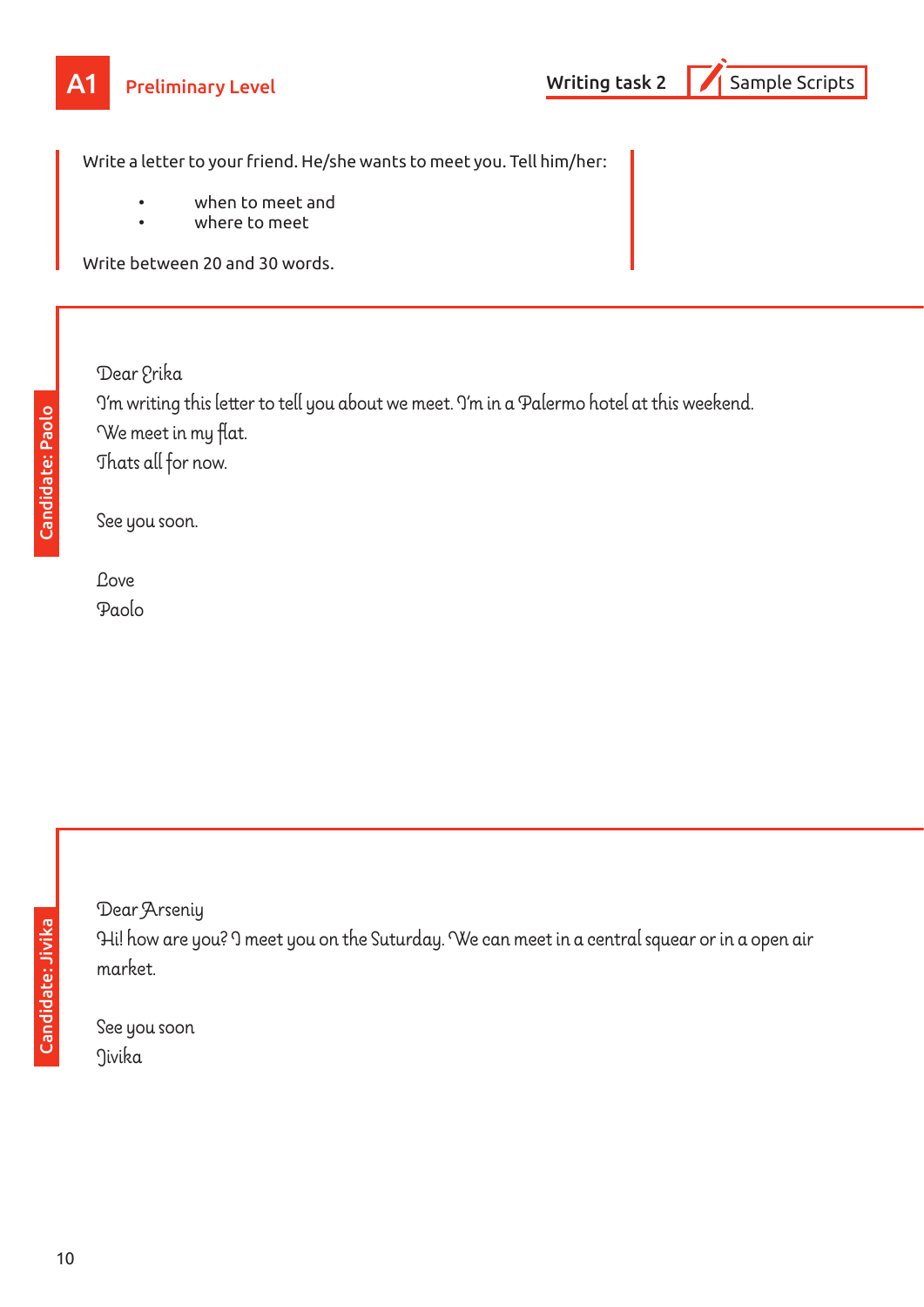#### Task Fulfilment

The message is attempted but not successfully communicated. The meeting location is not clear, and the weekend requires further clarification which is not provided.

#### 2 Grammar

A1 grammar is used with a few errors, but meaning is still clear.

#### 2 Vocabulary

Meaning is clear despite limited range of vocabulary.

#### <sup>3</sup> Organisation

Punctuation is largely accurate and organisation appropriate.

**8** Pass

## 2 Task Fulfilment

Both content points are covered and the message is largely communicated with some difficulty for the reader, and a need for more correspondence.

## <sup>3</sup> Grammar

Mostly accurate use of A1 grammar.

## 3 Vocabulary

A suitable range of basic vocabulary to transmit the message.

## <sup>3</sup> Organisation

Appropriate text organisation and largely accurate use of punctuation.

11 High Pass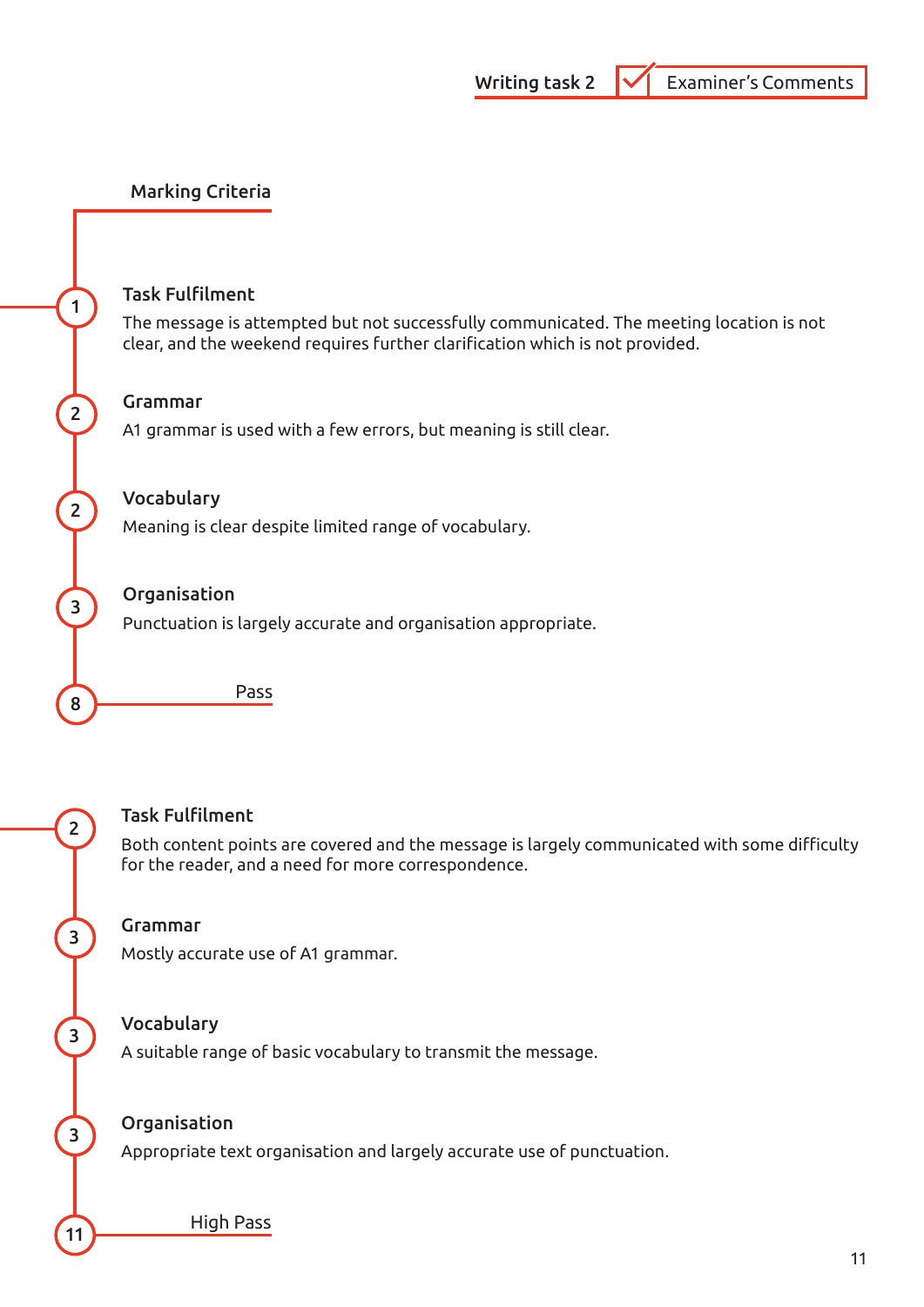

MARKSCHEME MARKSCHEME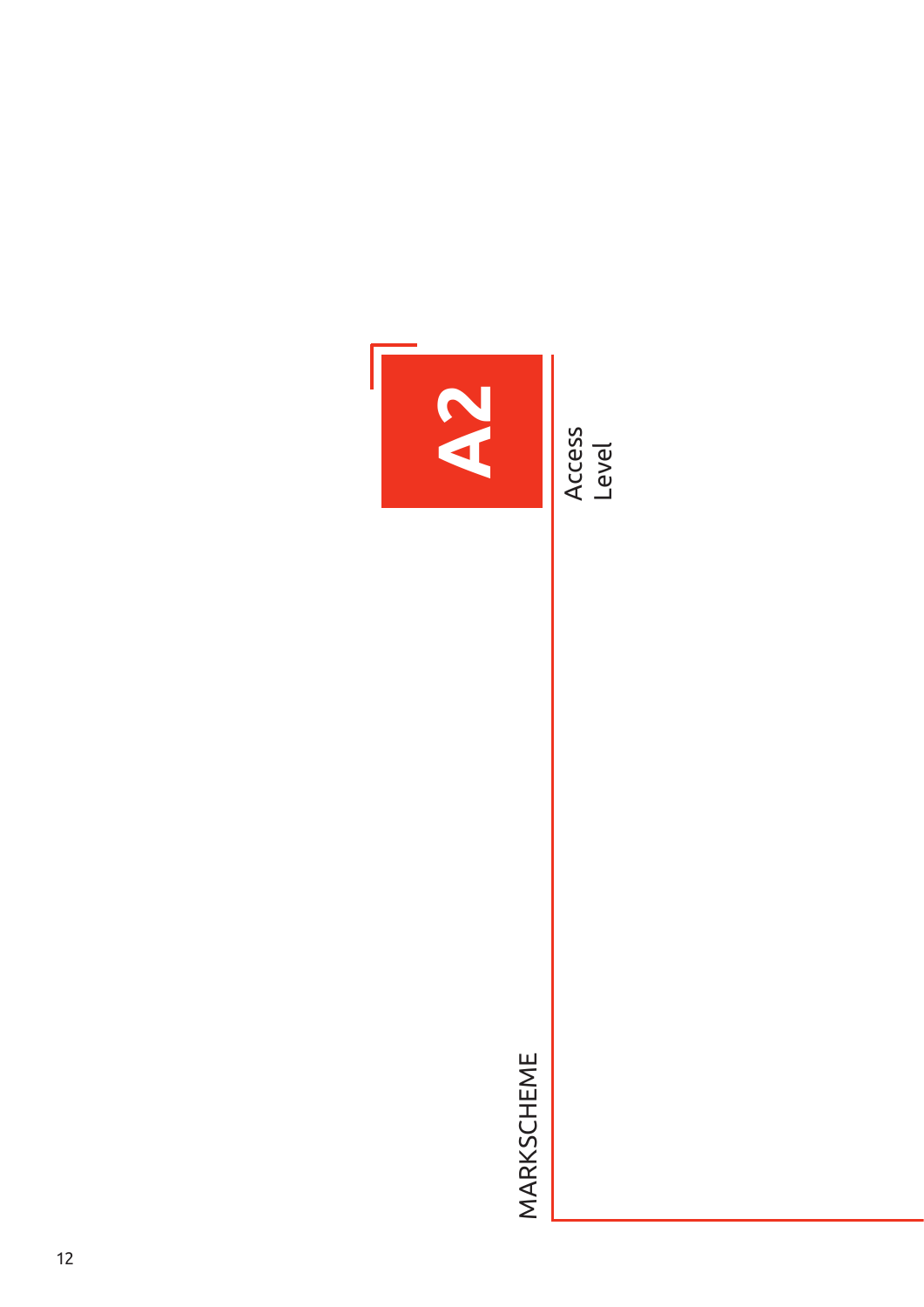| Organisation                         | · text organization is appropriate<br>· accurate basic punctuation<br>i.e. in sentences<br>· coherent text                                    | · mostly accurate punctuation<br>appropriate i.e. mainly uses<br>• text organization mostly<br>sentences correctly<br>· mostly coherent                       | · little correct punctuation<br>· a series of phrases, not<br>· mostly incoherent<br>sentences                                                        | · no organization or coherence                                                     |
|--------------------------------------|-----------------------------------------------------------------------------------------------------------------------------------------------|---------------------------------------------------------------------------------------------------------------------------------------------------------------|-------------------------------------------------------------------------------------------------------------------------------------------------------|------------------------------------------------------------------------------------|
| Accuracy and range<br>of vocabulary  | vocabulary and spelling to clearly<br>• when vocabulary above level is<br>attempted, errors occur<br>adequate range of A2<br>transmit meaning | limited range of vocabulary and/<br>· meaning usually clear despite<br>· some serious errors with A2<br>vocabulary and spelling<br>or spelling                | limited that it is often difficult to<br>· many serious errors with A2<br>• range and/or spelling so<br>vocabulary and spelling<br>understand meaning | spelling so poor that message<br>• vocabulary usage and/or<br>cannot be understood |
| Accuracy and range<br>ammar<br>of gr | • when language above level is<br>· mostly accurate use of A2<br>L2 OCCNL<br>attempted, erro<br>grammar                                       | usually clear<br>$\bullet$ A2 grammar used, but with<br>some serious errors<br>· meaning is still<br>despite errors                                           | · often difficult to understand<br>· many serious errors<br>meaning                                                                                   | · grammar so poor that message<br>cannot be understood                             |
| Task Fulfilment                      | covers all three content points,<br>message is clear for recipient                                                                            | sage is mainly clear for recipient<br>these are clearly communicated<br>. covers 3 content points, mes-<br>covers 2 content points and<br>$\overline{\sigma}$ | message is mainly clear for<br>covers 2 content points,<br>covers 1 content point<br>recipient<br>$\overline{\sigma}$                                 | · doesn't communicate<br>· off topic<br>δ                                          |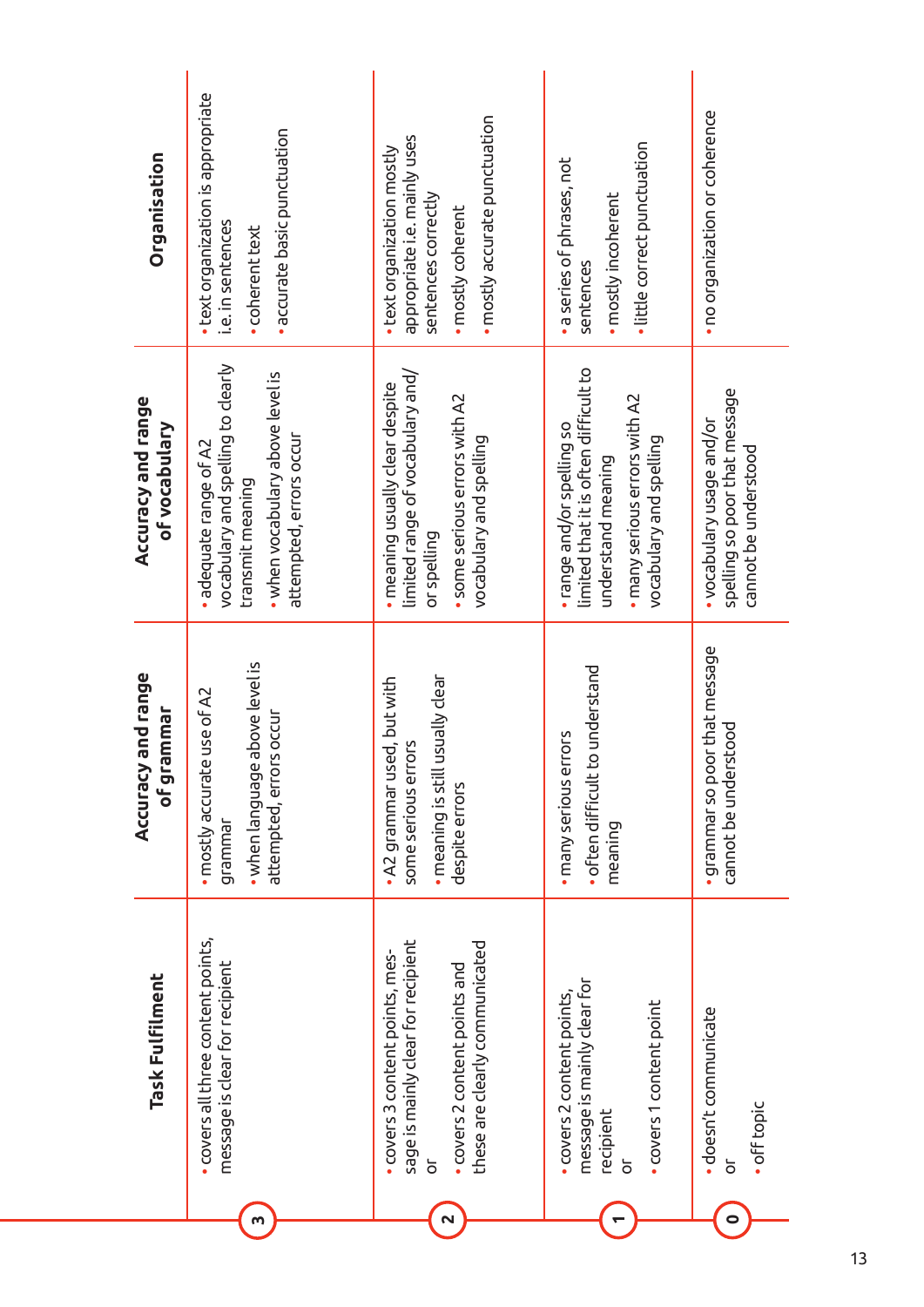



You want to join a cooking class. Write a letter to the teacher.

- Ask when the class is
- Ask about the cost
- Tell her why you want to learn to cook.

Do not write an address. Write 30-50 words.

Dear Miss Brown,

I decided to join in this cooking class and I want to tell me some information. So, when the class is? Could you tell me the cost about this. I like to learn to cook because I love to make tasty foods.

Yours faithfully, Riya

Dear Miss Smith,

I'm writting this letter because I would like to join a cooking class. I love coocking and I would be very happy if I would join in a cooking class. What is it cost? When the class is?

Best regards Miss Brown. Thank you, Abdulaziz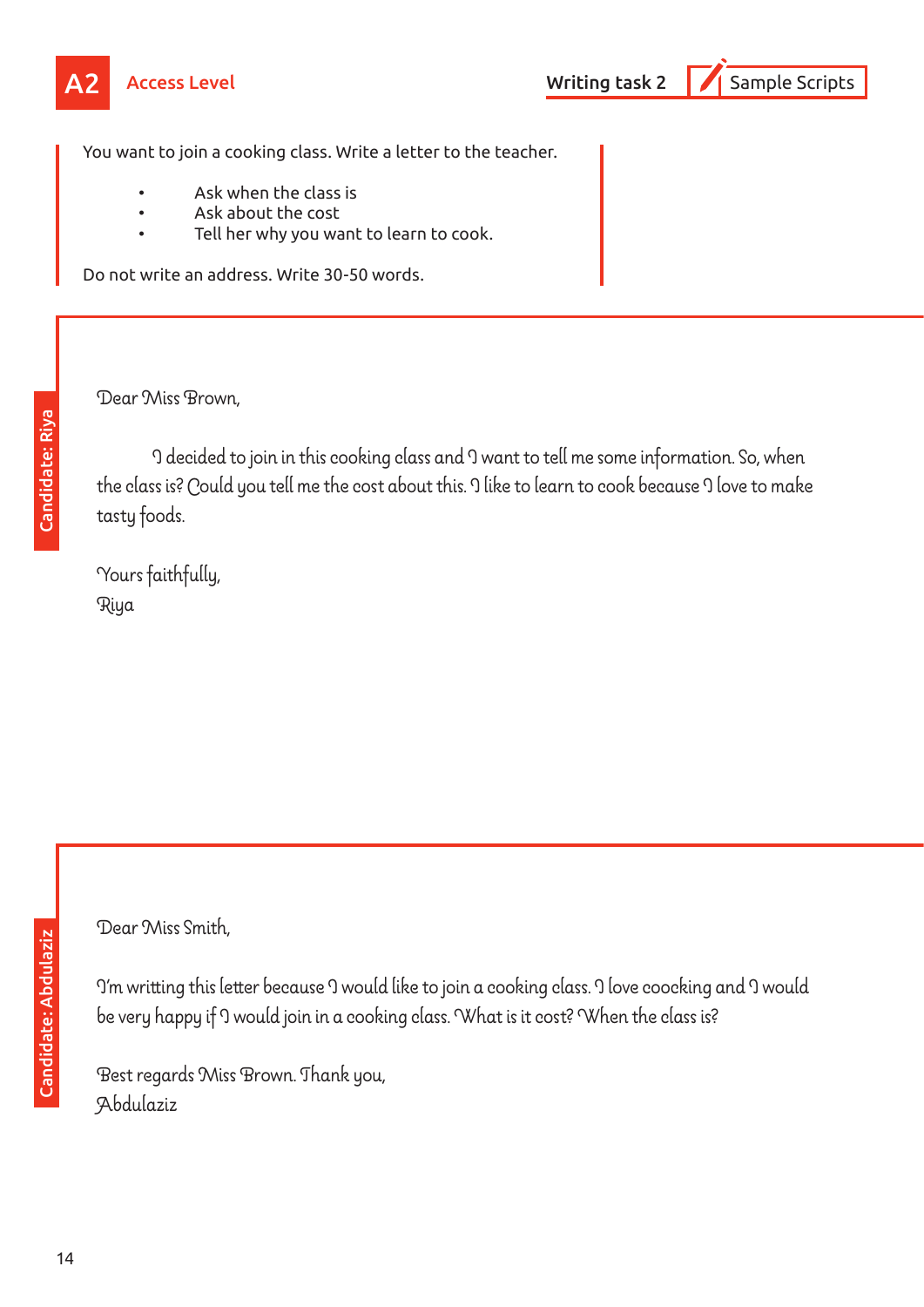## <sup>3</sup> Task Fulfilment

The candidate successfully transmits the three content points.

#### 2 Grammar

A2 grammar is used and meaning is largely clear with some errors which do not impair meaning.

## 3 Vocabulary

There is an adequate range of A2 vocabulary and spelling, to clearly transmit meaning.

#### 3<sup>3</sup>Organisation

The text organisation is fully appropriate with correct use of sentences and accurate basic punctuation.

11 High Pass

3 Task Fulfilment

All three content points are covered and the message is clear for the recipient.

## 2 Grammar

Although there are some errors with A2 grammar ('What is it cost?', 'When the class is?'), the message is clearly communicated.

## 2 Vocabulary

Meaning is clear despite some errors with A2 vocabulary.

## 2 Organisation

The text is mostly coherent with appropriate use of sentences and accurate punctuation.

Pass Pass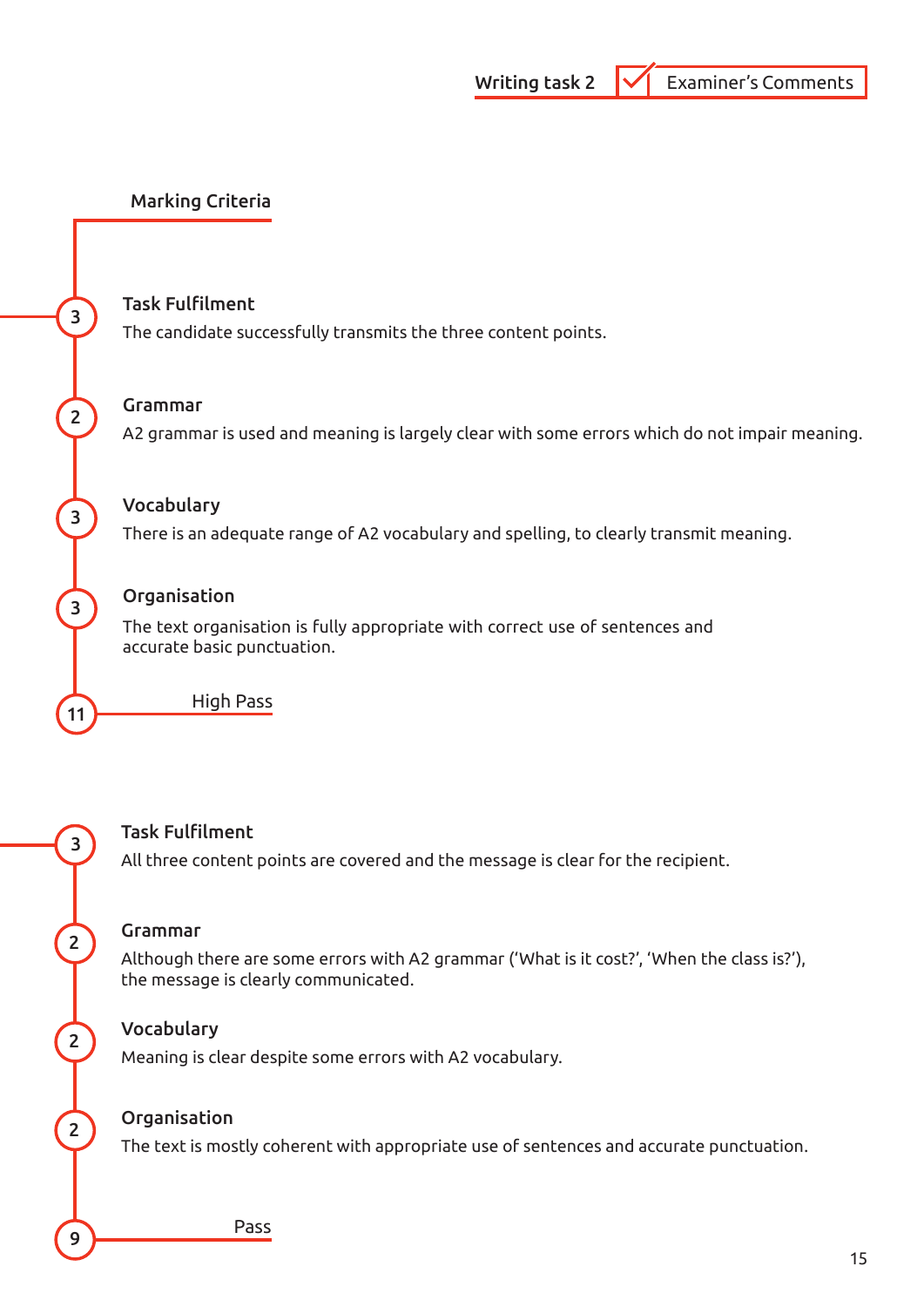

MARKSCHEME MARKSCHEME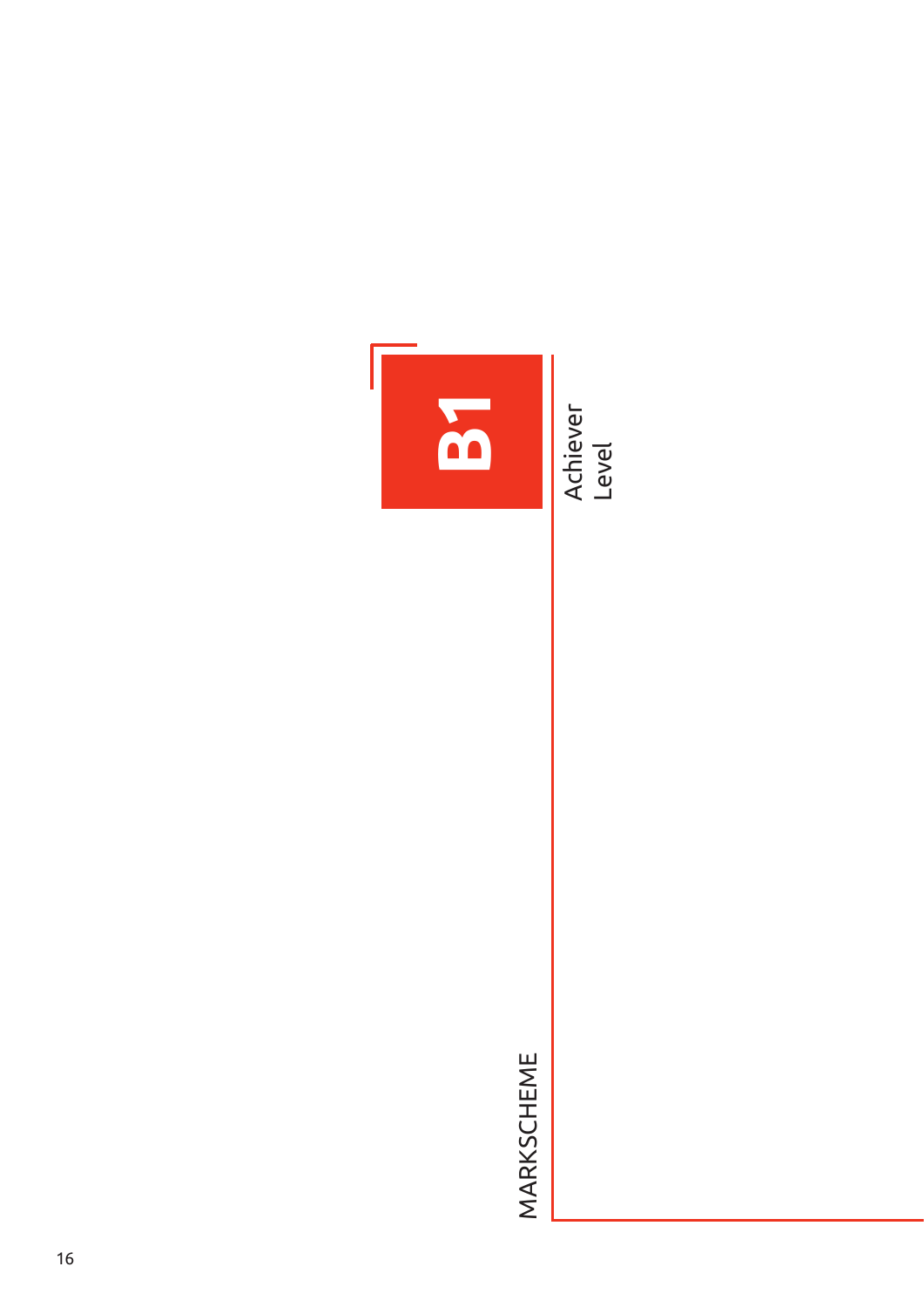| Organisation<br>Accuracy and range<br>of vocabulary | organised and coherent,<br>using a variety of linkers<br>• very few punctuation<br>• text is generally well-<br>and cohesive devices<br>errors<br>level is attempted, errors<br>• when vocabulary above<br>very basic vocabulary to<br>adequate range of<br>transmit meaning<br>bccur | errors that don't impede<br>• text is mainly coherent,<br>some cohesive devices<br>using basic linkers and<br>· some punctuation<br>communication<br>range of vocabulary and/<br>· meaning usually clear<br>despite a more limited<br>or spelling errors | • mostly incoherent, with<br>punctuation errors make<br>text difficult to follow<br>little use of cohesive<br>· organization and<br>devices<br>message often difficult to<br>too limited for B1 so that<br>with B1 vocabulary and<br>· range and/or spelling<br>· many serious errors<br>understand<br>spelling | • no organization or<br>coherence<br>• vocabulary usage and/<br>or spelling so poor that<br>message cannot be |
|-----------------------------------------------------|---------------------------------------------------------------------------------------------------------------------------------------------------------------------------------------------------------------------------------------------------------------------------------------|----------------------------------------------------------------------------------------------------------------------------------------------------------------------------------------------------------------------------------------------------------|-----------------------------------------------------------------------------------------------------------------------------------------------------------------------------------------------------------------------------------------------------------------------------------------------------------------|---------------------------------------------------------------------------------------------------------------|
| Accuracy and range<br>of grammar                    | level is attempted, errors<br>· mostly accurate use of<br>• when language above<br>B1 grammar<br>occur                                                                                                                                                                                | · meaning is usually clear<br>grammar, but generally<br>some errors with B1<br>despite errors<br>good control                                                                                                                                            | . range of grammar below<br>message often difficult to<br>with B1 grammar means<br>· many serious errors<br>that expected at B1<br>understand                                                                                                                                                                   | errors so serious that<br>communication fails                                                                 |
| Task Fulfilment<br>Task 2                           | · communication of both<br>content points is fully<br>achieved                                                                                                                                                                                                                        | communication is mainly<br>content points and<br>· covers both<br>achieved                                                                                                                                                                               | . communication of one<br>communication often<br>content points, but<br>content point<br>breaks down<br>• covers both<br>ŏ                                                                                                                                                                                      | • communication fails<br>· off topic<br>ŏ                                                                     |
| Task <sub>1</sub>                                   | three content points is fully<br>· communication of all<br>achieved                                                                                                                                                                                                                   | covers 3 content points<br>and communication is<br>content points is fully<br>· communication of 2<br>mainly achieved<br>achieved<br>$\overline{\sigma}$                                                                                                 | and communication is main-<br>communication is achieved<br>covers 2 content points<br>. communication of one<br>attempted, but minimal<br>• three content points<br>content point<br>ly achieved<br>ŏ<br>ŏ                                                                                                      | • communication fails<br>· off topic<br>ō                                                                     |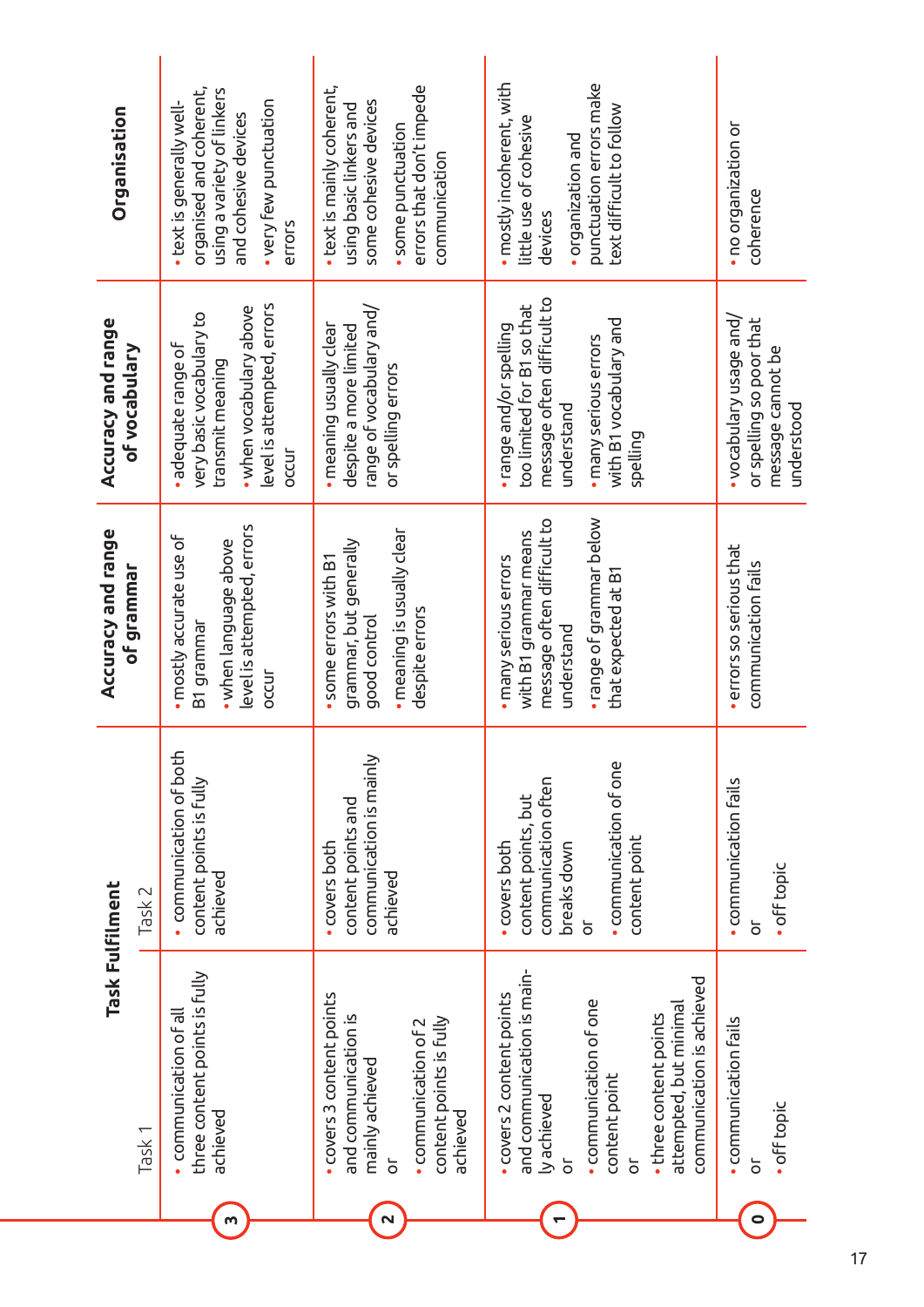

Write a **letter** to your friend about a book or story you like. Explain why you like it and why he/she should read it too.

Write between 100 and 120 words.

Dear fried Kaveh,

Hi, how are you? I hope you are well. I want to tell my favorite book. This story is with a boy and a bream when he saw was like true. It's very excellent and educasional. I know that book you like. I hope to get this book in your home and tell me if you like. It tell for a little boy who see a bream one night with him bied mum and her tell him to hear dady granny whey love him. The boy don't see also that bream he see and other dream that night but I don't tell you!

Bye-Bye

Omid your friend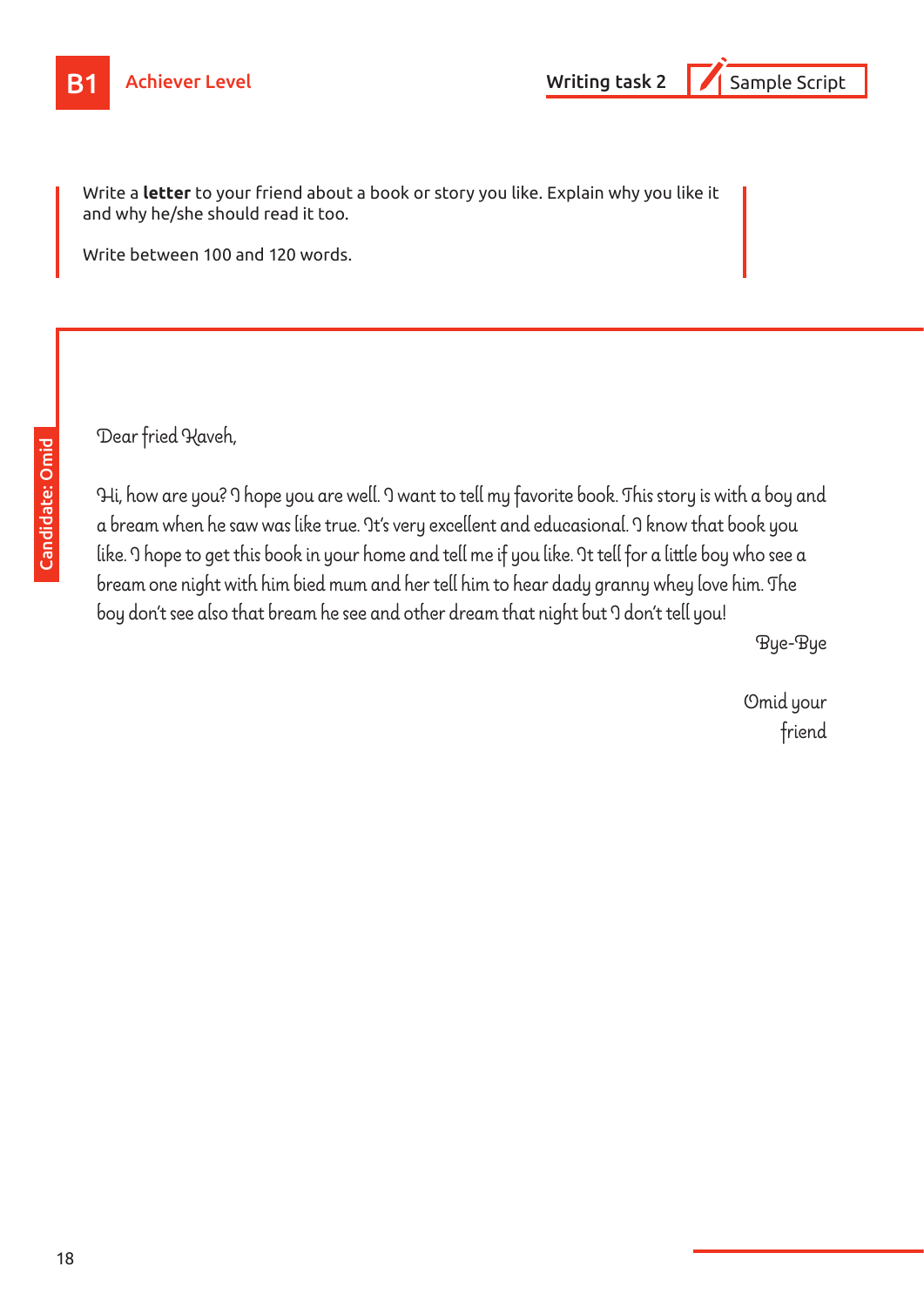#### **Task Fulfilment**

Two content points attempted, but minimal communication is achieved, as meaning often breaks down.

## 1 Grammar

There are serious errors ('It tell for a little boy who see a bream one night with him bied mum and her tell him to hear dady granny whey love him.'), with a range below the expected at B1 level.

#### 1 Vocabulary

Range and spelling are limited and the message is often difficult to understand.

## 2 Organisation

It is reasonably organised, uses basic linkers and is mainly coherent.

5 Fail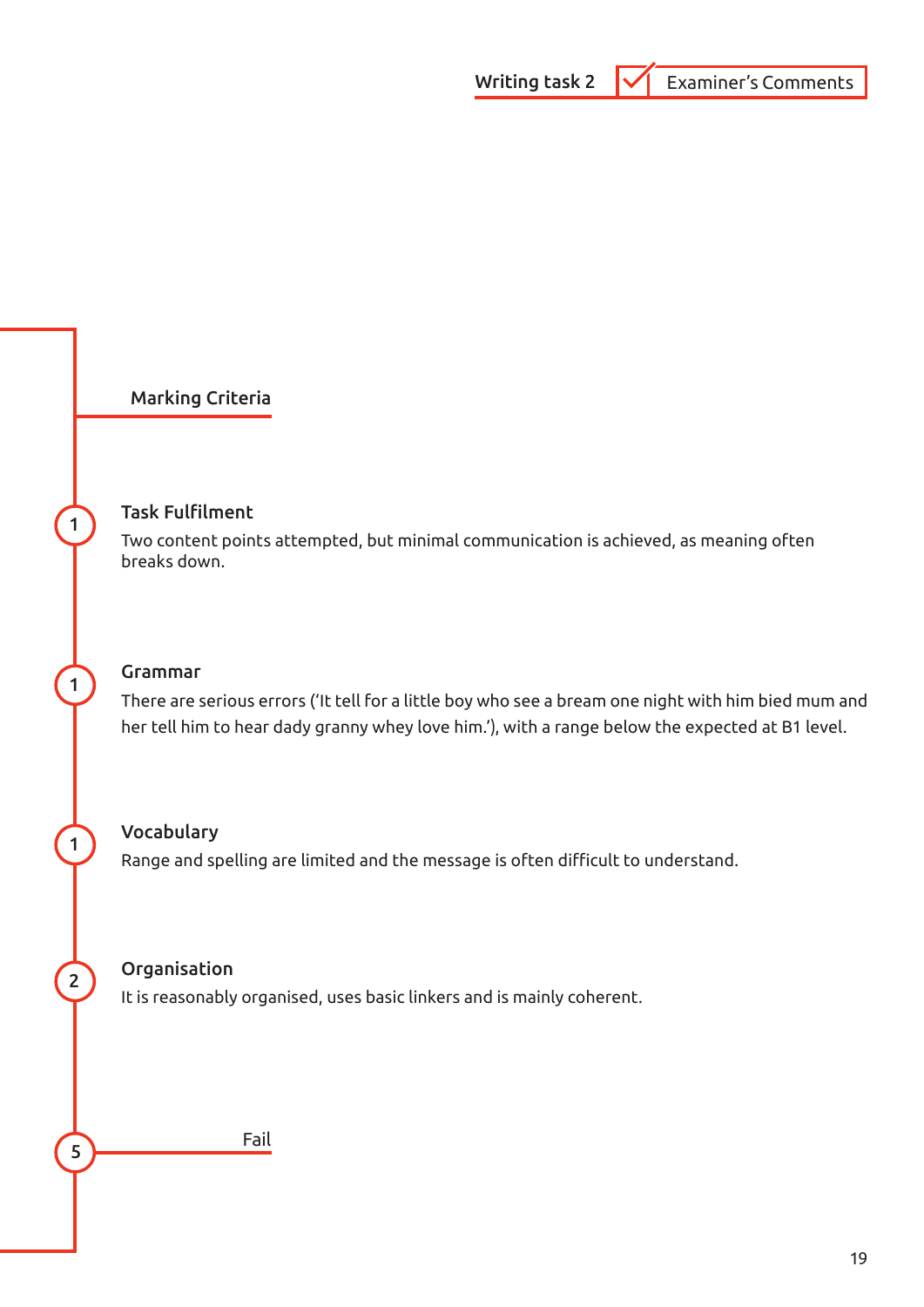Write a **letter** to your friend about a book or story you like. Explain why you like it and why he/she should read it too.

Write between 100 and 120 words.

Dear Maria

I thought that I should tell you about my favorite book and why you should read it.

My favorite book is called «mysteries in the town». The book is about five teenagers that have a dream of being detectives one day. These five teenagers made a team and they solve mysteries together. But one day a mini market gets robbed by two thieves. Finaly the team solves the mystery of the robbery.

I think you should read it withought a dought because it has action and plot twists. I think that you will love it once you read it.

love, Chiara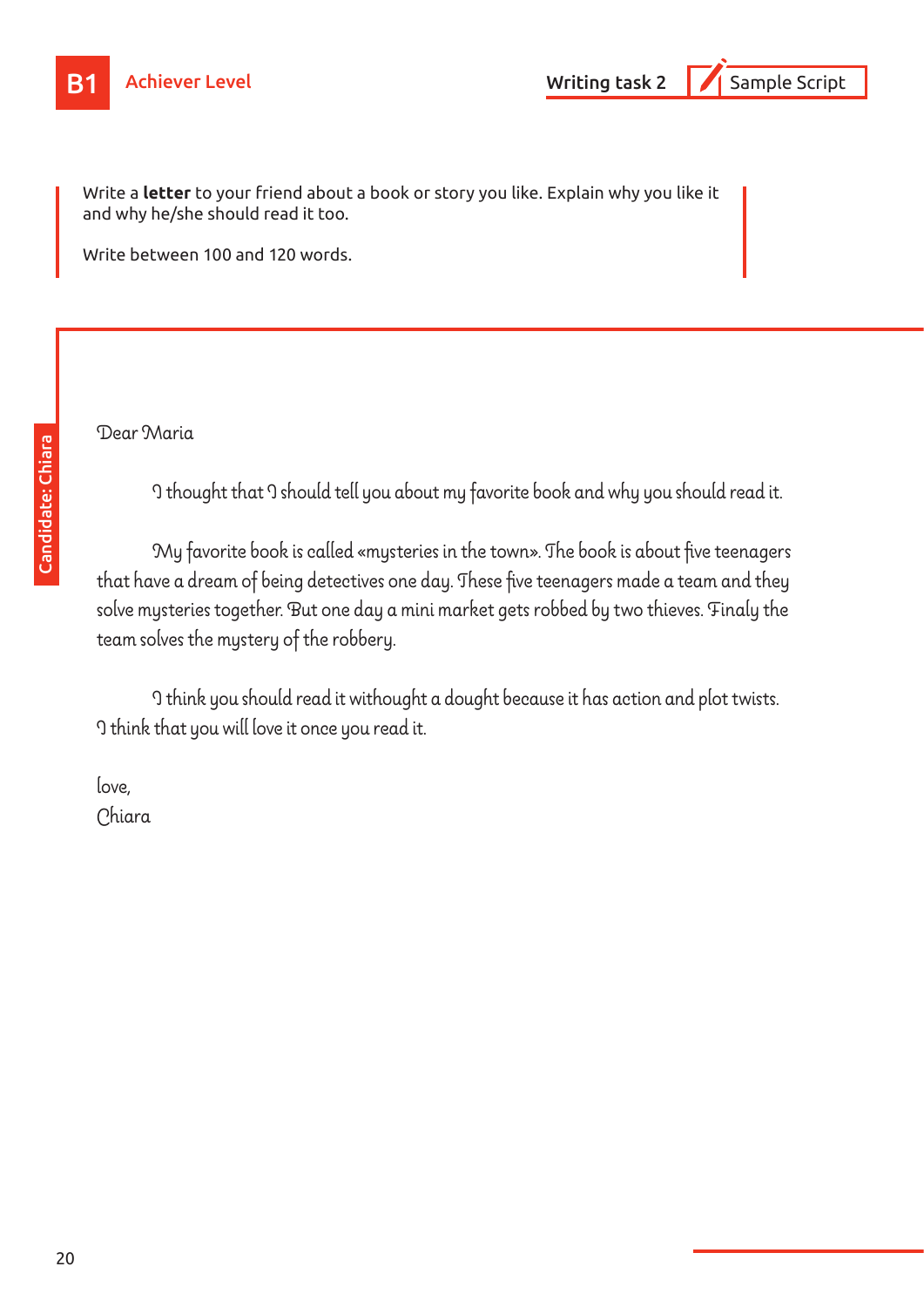

#### <sup>3</sup> Task Fulfilment

Both content points successfully communicated.

#### <sup>3</sup> Grammar

Accurate use of B1 grammar with control ('I thought that I should tell you about...').

## 3 Vocabulary

Some impressive vocabulary is used accurately, and in spite of a couple of spelling errors near the end that cause re-reading, meaning is conveyed.

#### <sup>3</sup> Organisation

The text is generally well-organised and coherent, using linkers appropriately.

High Pass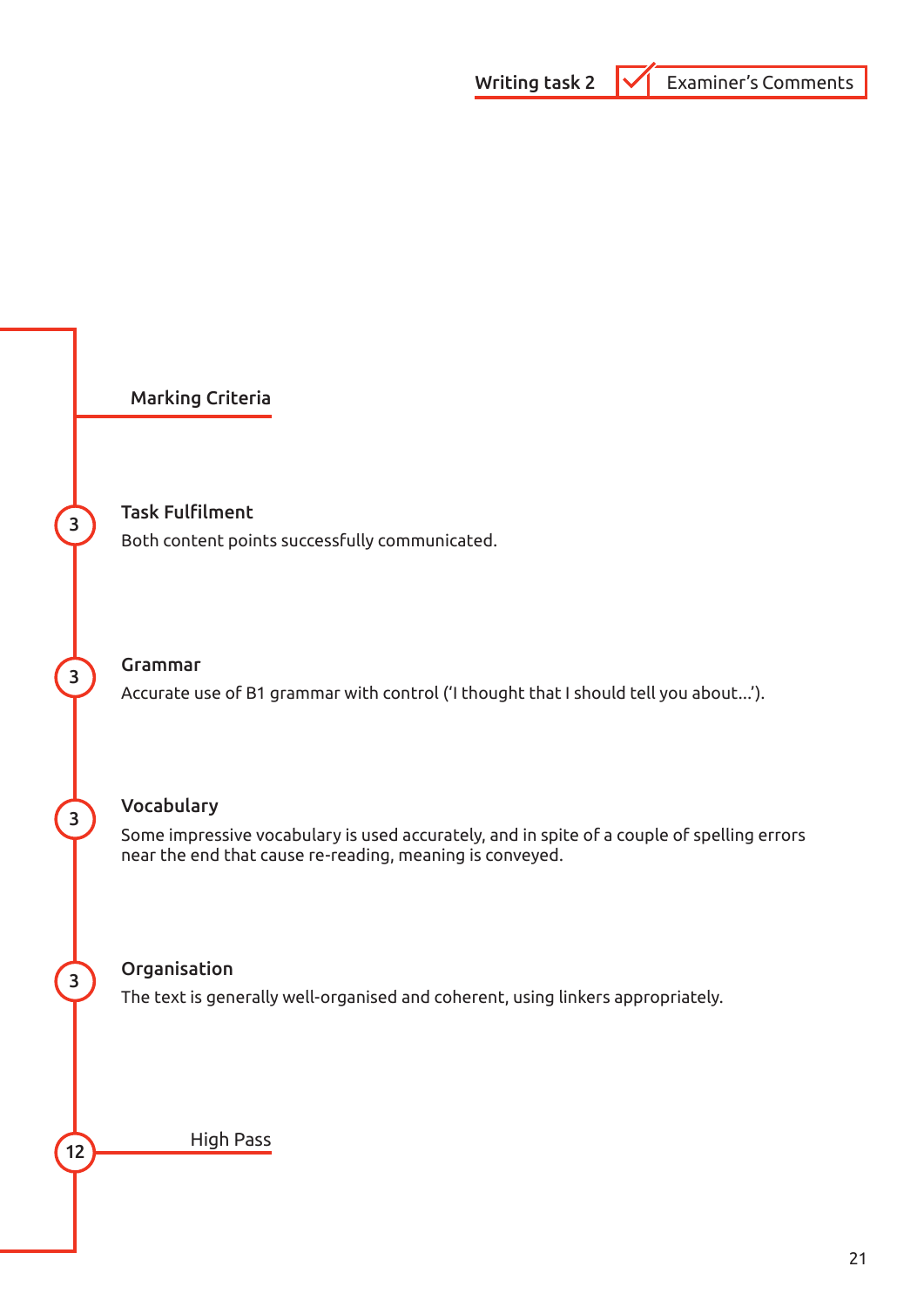**Communicator** Communicator<br>Level



MARKSCHEME MARKSCHEME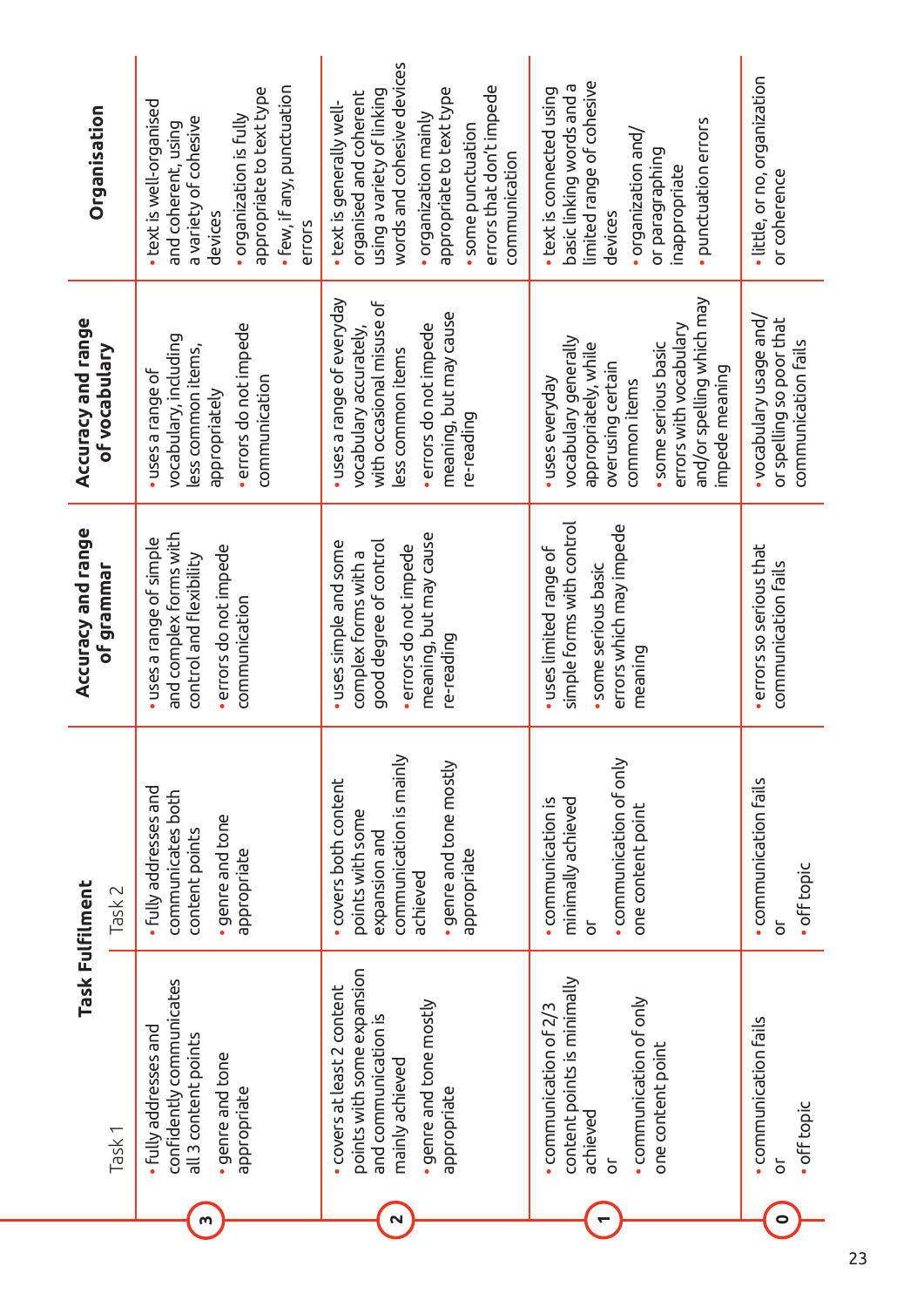You've seen the advertisement below. Write a letter to the magazine. Mention:

- your writing qualifications and experience
- the kinds of food you like
- why you'd be good at the job

Write between 100 and 150 words.

*Can you write? Do you like to eat out? Would you like to get paid to eat out? Our magazine, Taste Bud, is looking for a restaurant reporter. This means travelling, tasting and reviewing – and we pay! If you like the idea, why not write to us?* 

*Show us you can write and we'll consider you for the job.*

#### Dear Sirs

I am writing this letter to you to tell you about the job of a restaurant reporter.

First of all, I have an experience of this job. I worked for 2 years like a restaurant reporter in a little town. But it hadn't many restaurants in this town so I get fired. After that I would like to say that I have finished the university and I am a cef. So if I got the job I could understand many things about the food that they cook.

Secondly, I like all the kinds of food, I don't have favourite. But I don't eat pineapple because I am allergic.

Thirdly, I think that I would be good at the job because I have experience of this job and also I am a cef. In addiction to I love travelling and I don't be sick of it. Also, I love eat food!

Thank you for your time and I hope to like my letter. I am looking forward to hearing from you.

with faith that the second state of the second state of the second state  $\sim$ Alexander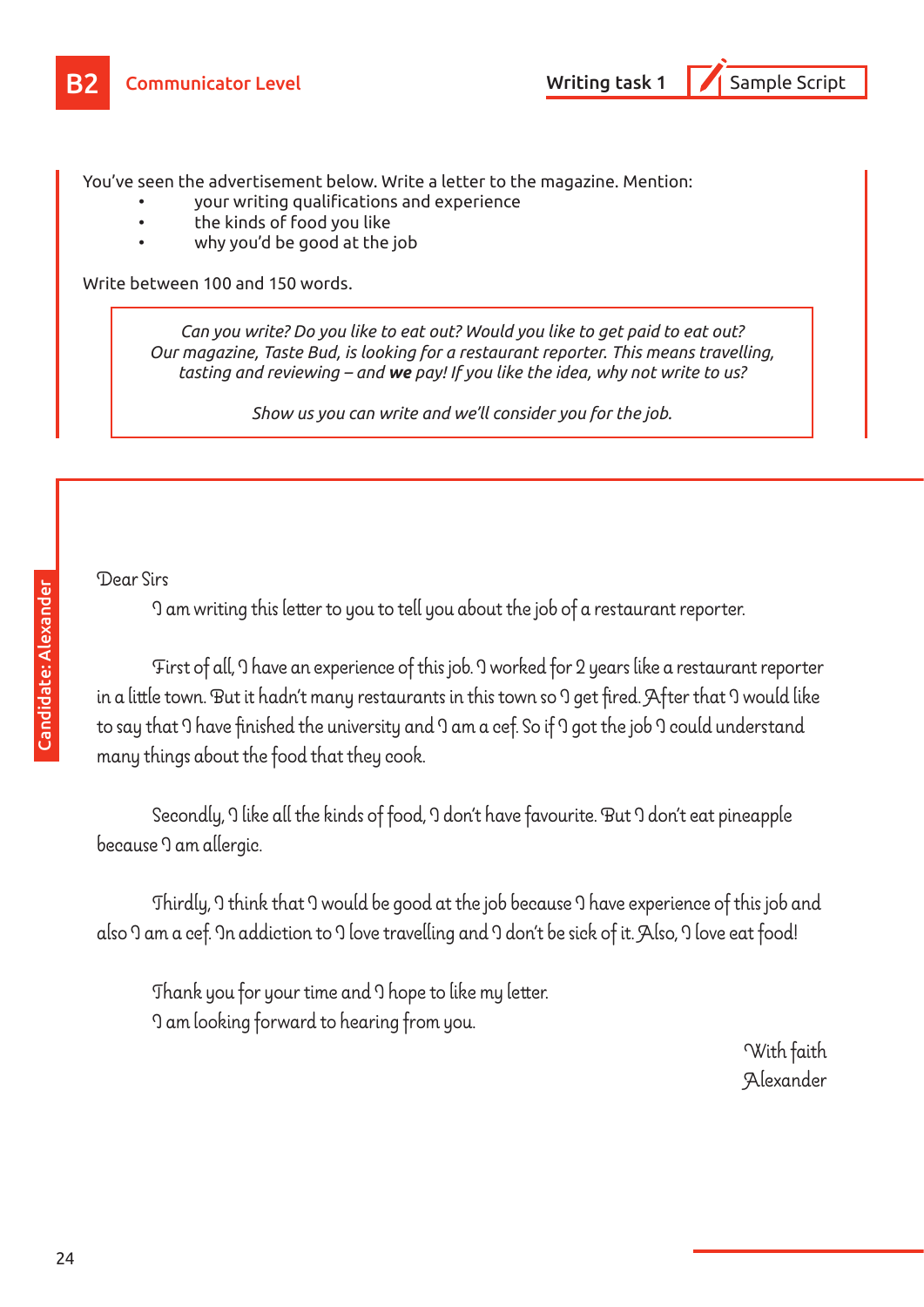

## **2** Task Fulfilment

All content points are addressed and communication is mainly achieved. The genre and tone are mostly appropriate.

#### 1 Grammar

There is a limited range and some serious errors which may impede meaning ('But it hadn't many restaurants in this town so I get fired.').

#### 1 Vocabulary

There are errors with vocabulary and spelling. Some everyday vocabulary is not used accurately. ('In addiction to I love travelling and I don't be sick of it.')

## 2 Organisation

The letter is well-organised and mainly appropriate. There are some punctuation and sentence-construction errors and there is an odd closing mechanism.

**6** Pass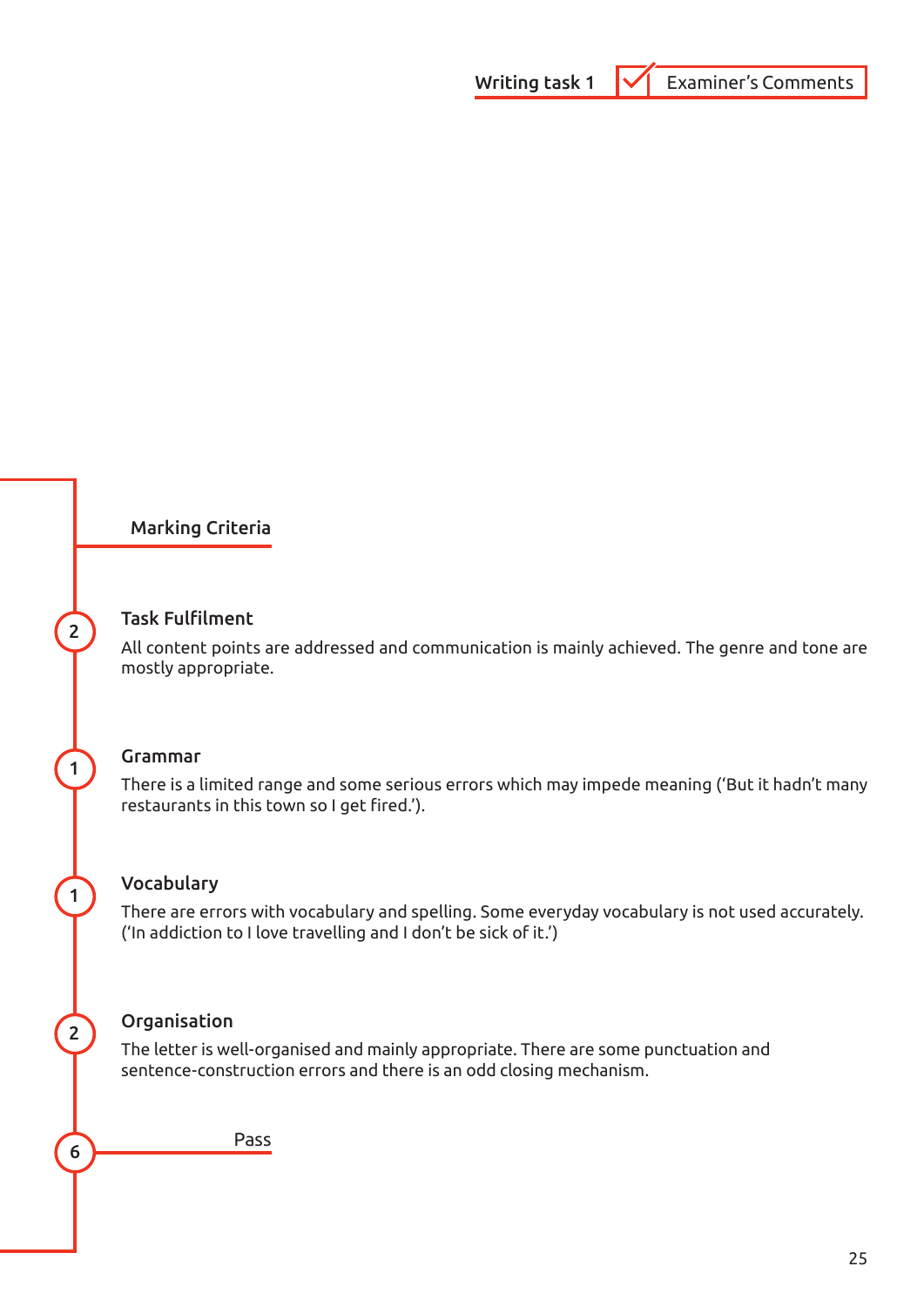You've seen the advertisement below. Write a letter to the magazine. Mention:

- your writing qualifications and experience
- the kinds of food you like
- why you'd be good at the job

Write between 100 and 150 words.

*Can you write? Do you like to eat out? Would you like to get paid to eat out? Our magazine, Taste Bud, is looking for a restaurant reporter. This means travelling, tasting and reviewing – and we pay! If you like the idea, why not write to us?* 

*Show us you can write and we'll consider you for the job.*

Dear Sirs,

I am writing with regard to your article about a restaurand reporter which was published in the "Taste Bud". I believe that this job will be perfect for me.

First of all, I believe that this job is very intresting and I think that I will be very good because 9 like writing and 9 have won a lot of competitions of writing. Furthermore 9 have gone abroad a lot of times and I have tasted different foods. My favour kind of food is the Greek food but I have no problem with the others kinds of food. Finally It will be an amazing experience.

I would like to thank you for your attention. I hope my letter will be taken into account.

Yours faithfully Anasztazia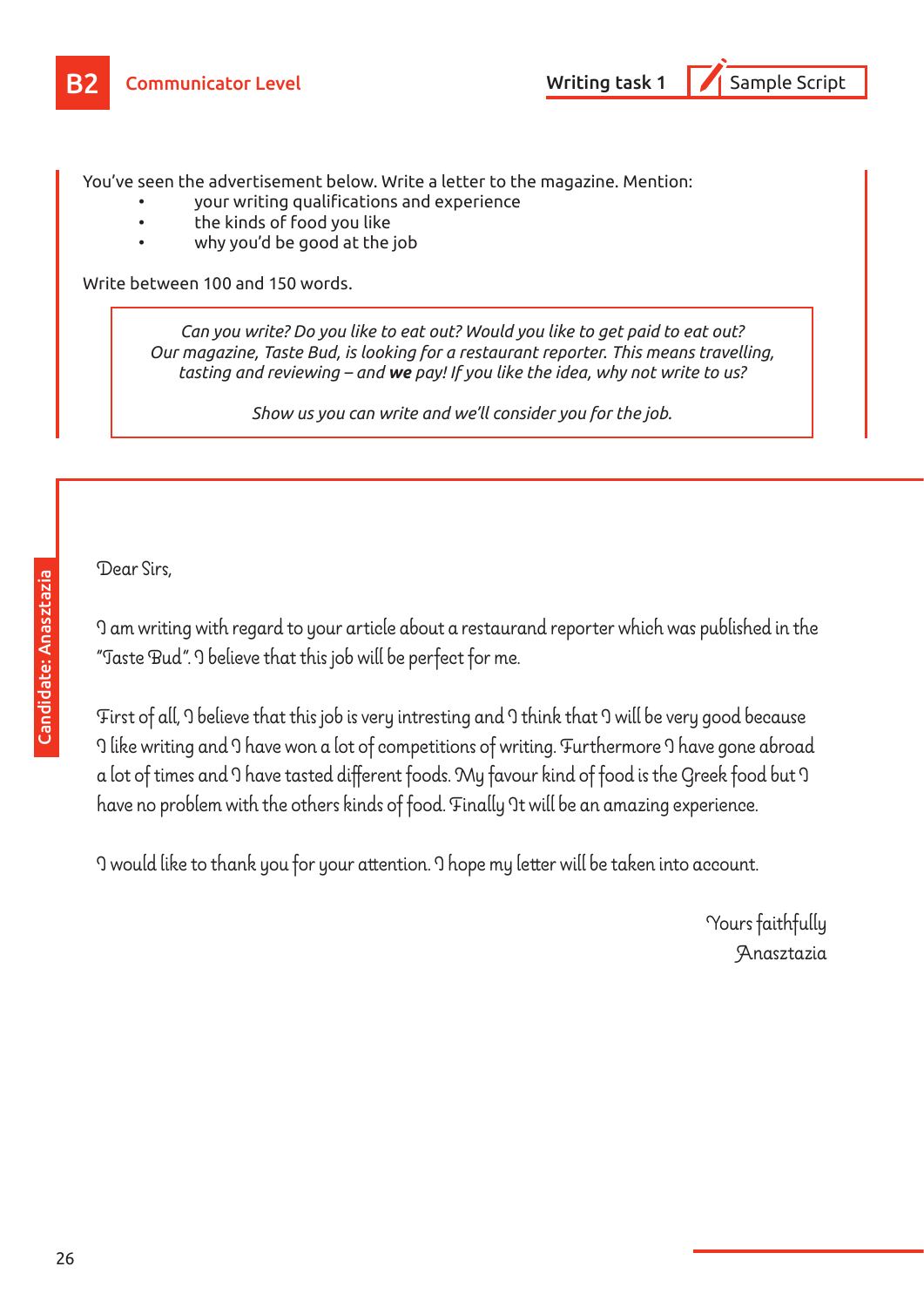#### 3 Task Fulfilment

The candidate confidently deals with the content points which are fully communicated.

## 2 Grammar

There is a reasonable range of grammar and it is largely accurate. Errors do not impede meaning.

## 2 Vocabulary

The range of vocabulary is a bit informal at times and has a couple of basic spelling errors ('restaurand reporter', 'my favour kind') but with some good use of 'set pieces' ('with regard to', 'gone abroad', 'will be taken into account').

## <sup>3</sup> Organisation

The text is well-organised and the style fully appropriate. There is good use of formal letter job application conventions.

High Pass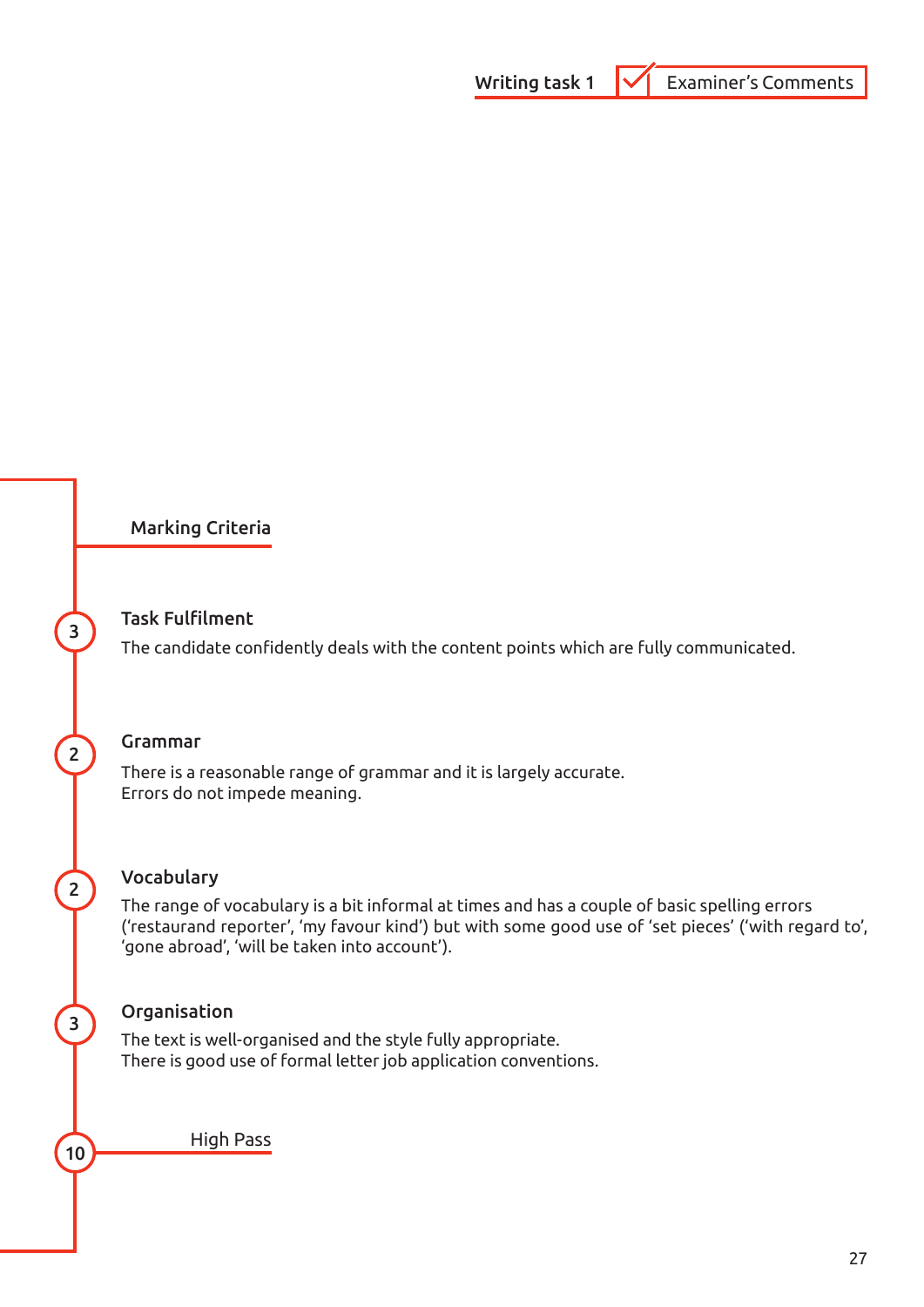

MARKSCHEME MARKSCHEME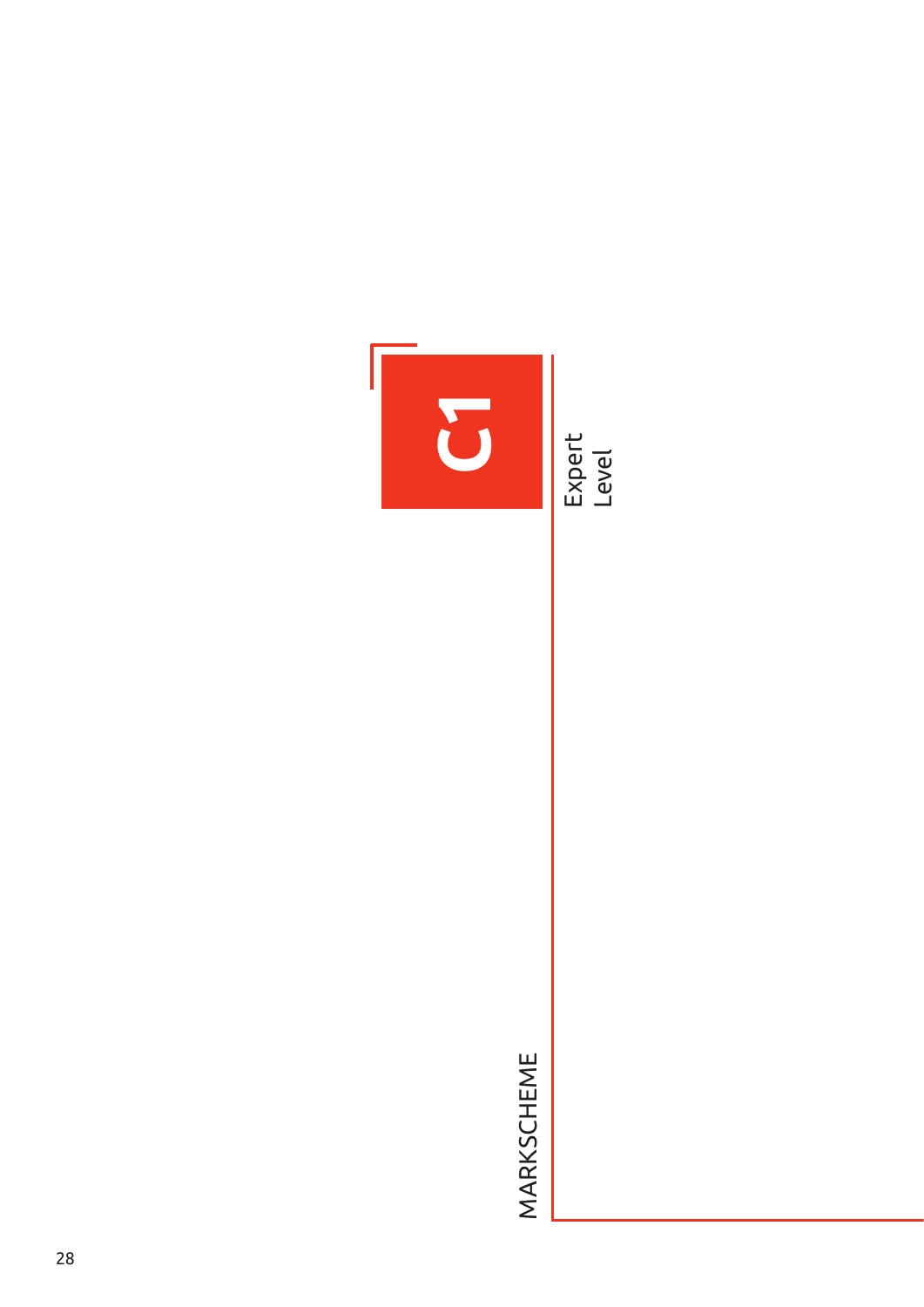| · occasional errors which do not<br>a range of vocabulary, including<br>· errors, if present, are with less<br>or spelling occasionally impede<br>· effectively and precisely uses<br>inappropriate use of less com-<br>appropriately, with occasional<br>including less common items,<br>$\bullet$ errors with vocabulary and/<br>$\bullet$ errors with vocabulary and/<br>· basic vocabulary repertoire<br>• uses a range of vocabulary,<br>Accuracy and range<br>• uses everyday vocabulary<br>of vocabulary<br>less common items<br>impede meaning<br>common items<br>appropriately<br>mon items<br>meaning<br>some complex forms with a good<br>· uses a wide range of simple and<br>· occasional errors which do not<br>complex forms with control and<br>errors, if present, are slips and<br>complex forms with full control<br>Accuracy and range<br>· errors occasionally impede<br>· uses a range of simple and<br>uses a range of simple and<br>• basic grammar repertoire<br>· errors noticeably impede<br>of grammar<br>with complex forms<br>degree of control<br>impede meaning<br>communication<br>and flexibility<br>Flexibility<br>meaning<br>Task Fulfilment | Organisation | . organization is fully appropriate<br>fully coherent using a variety of<br>cohesive devices with flexibility<br>$\bullet$ text is well-organised and<br>to very good effect<br>to text type | . organization mainly appropriate<br>cohesive devices to good effect<br>• text is well-organised and<br>coherent using a variety of<br>to text type | and coherent, using a basic range<br>• text is generally well-organised<br>of linking words and cohesive<br>paragraphing or punctuation<br>· some inappropriate<br>devices<br>errors | • little, or no, organization or<br>coherence                     |
|----------------------------------------------------------------------------------------------------------------------------------------------------------------------------------------------------------------------------------------------------------------------------------------------------------------------------------------------------------------------------------------------------------------------------------------------------------------------------------------------------------------------------------------------------------------------------------------------------------------------------------------------------------------------------------------------------------------------------------------------------------------------------------------------------------------------------------------------------------------------------------------------------------------------------------------------------------------------------------------------------------------------------------------------------------------------------------------------------------------------------------------------------------------------------------|--------------|----------------------------------------------------------------------------------------------------------------------------------------------------------------------------------------------|-----------------------------------------------------------------------------------------------------------------------------------------------------|--------------------------------------------------------------------------------------------------------------------------------------------------------------------------------------|-------------------------------------------------------------------|
|                                                                                                                                                                                                                                                                                                                                                                                                                                                                                                                                                                                                                                                                                                                                                                                                                                                                                                                                                                                                                                                                                                                                                                                  |              |                                                                                                                                                                                              |                                                                                                                                                     |                                                                                                                                                                                      | or spelling noticeably impede<br>communication                    |
|                                                                                                                                                                                                                                                                                                                                                                                                                                                                                                                                                                                                                                                                                                                                                                                                                                                                                                                                                                                                                                                                                                                                                                                  |              |                                                                                                                                                                                              |                                                                                                                                                     |                                                                                                                                                                                      |                                                                   |
|                                                                                                                                                                                                                                                                                                                                                                                                                                                                                                                                                                                                                                                                                                                                                                                                                                                                                                                                                                                                                                                                                                                                                                                  |              | • fully and appropriately satisfies<br>· target reader wholly informed<br>the demands of the task<br>· genre and tone totally<br>appropriate                                                 | · mainly satisfies the demands of<br>· target reader is on the whole<br>· genre and tone mostly<br>appropriate<br>informed<br>the task              | · partially satisfies the demands<br>· reader is partially informed<br>· genre and/or tone mostly<br>appropriate<br>of the task                                                      | · does not satisfy the demands of<br>. off topic<br>the task<br>ŏ |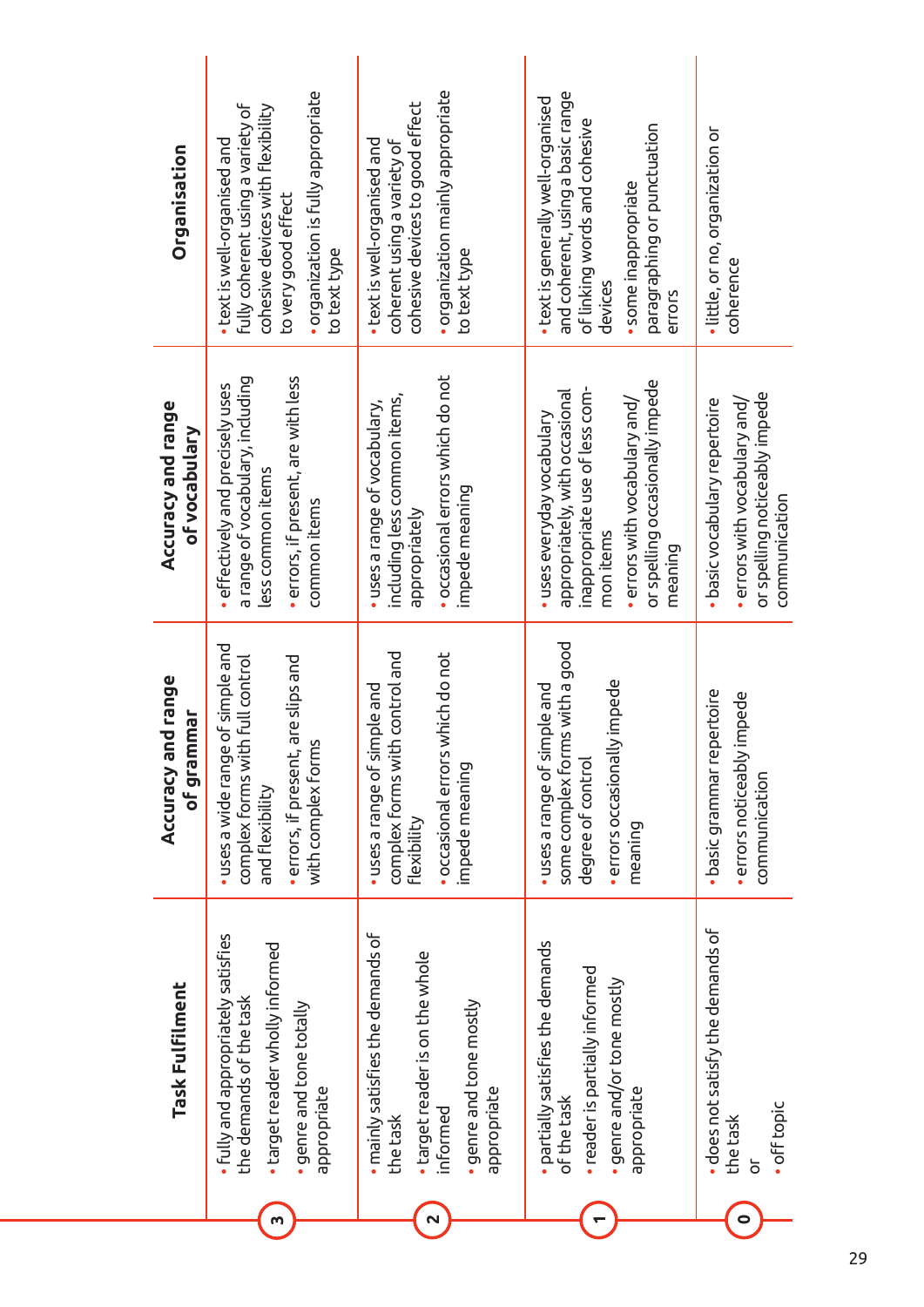

You are visiting a well-known tourist site with your friends and something unexpected has happened. Write a letter to your parents telling them what has happened and say what you are planning to do now.

Write between 250 and 300 words.

#### Dear mum,

I write this letter for you to explain a unexpected moment that happen during our holidays in Barcelona.

First of all, when we arrived at the hotel we left our suitcases and we went for a walk in a beach near from our hotel. We saw some people and we went with them for fishing. When we arrived we waited to caught any fish. After one hour with no fish my friend Nick had the good idea to swimed and to saw if there is any fish in the sea. He fell in the sea and after few minutes he started to screamed and to called for help.

In this time I understood that we wanted help and I with my fiends fell in the sea to help him. When we took him from the sea he said to us that a poisonous fish have hurt him. In this time he took Nick from the beach and we transported him in the nearest hospital. The nurses said to us that he is good and that he staid in the hospital for few days. It was a difficult moment for us and we calmed down when nurse said that Nick is good and healthy.

To conclude, I would say to you that all are good and we'll come in Madrid very soon.

Your daughter Nastya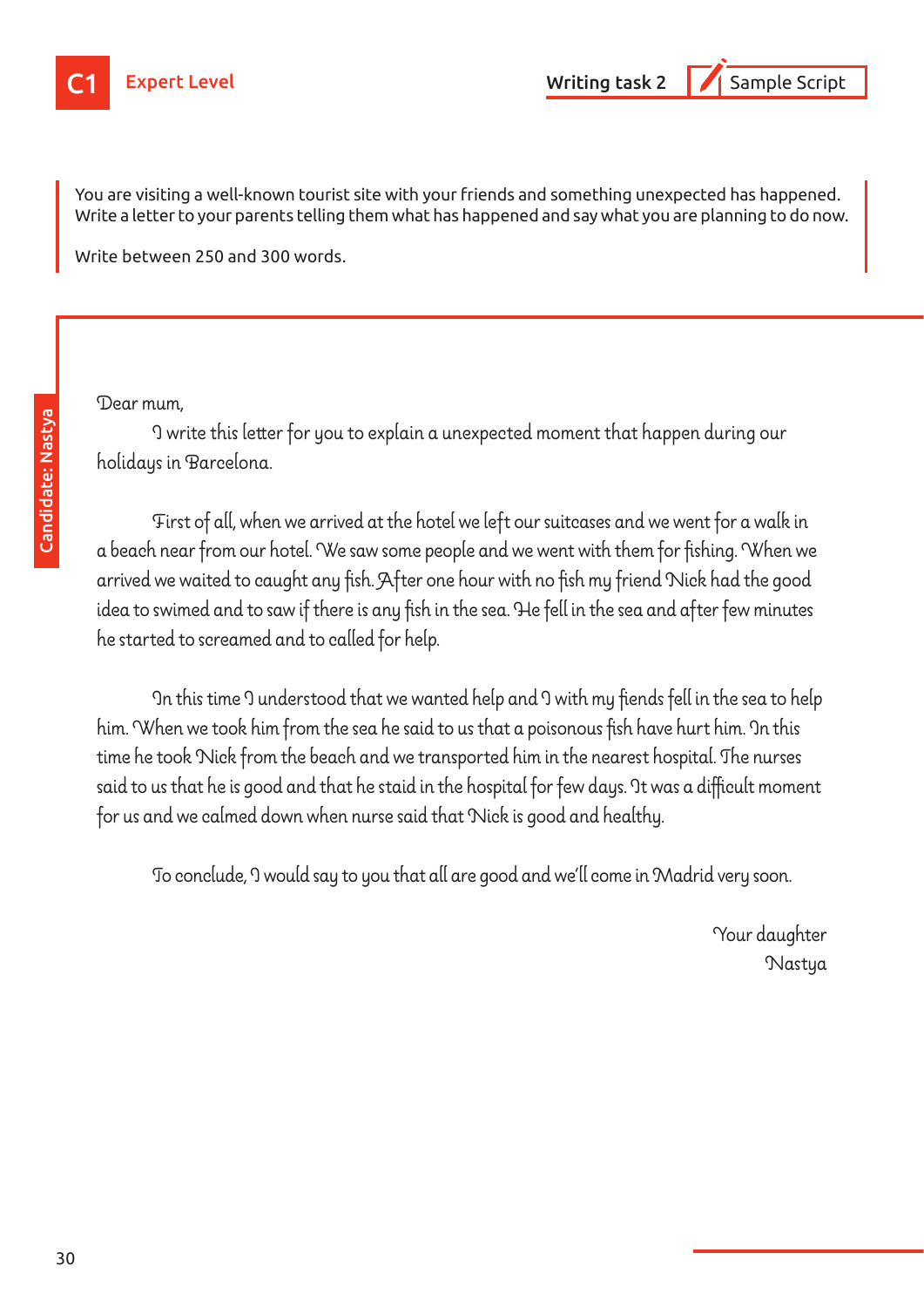

Fail

5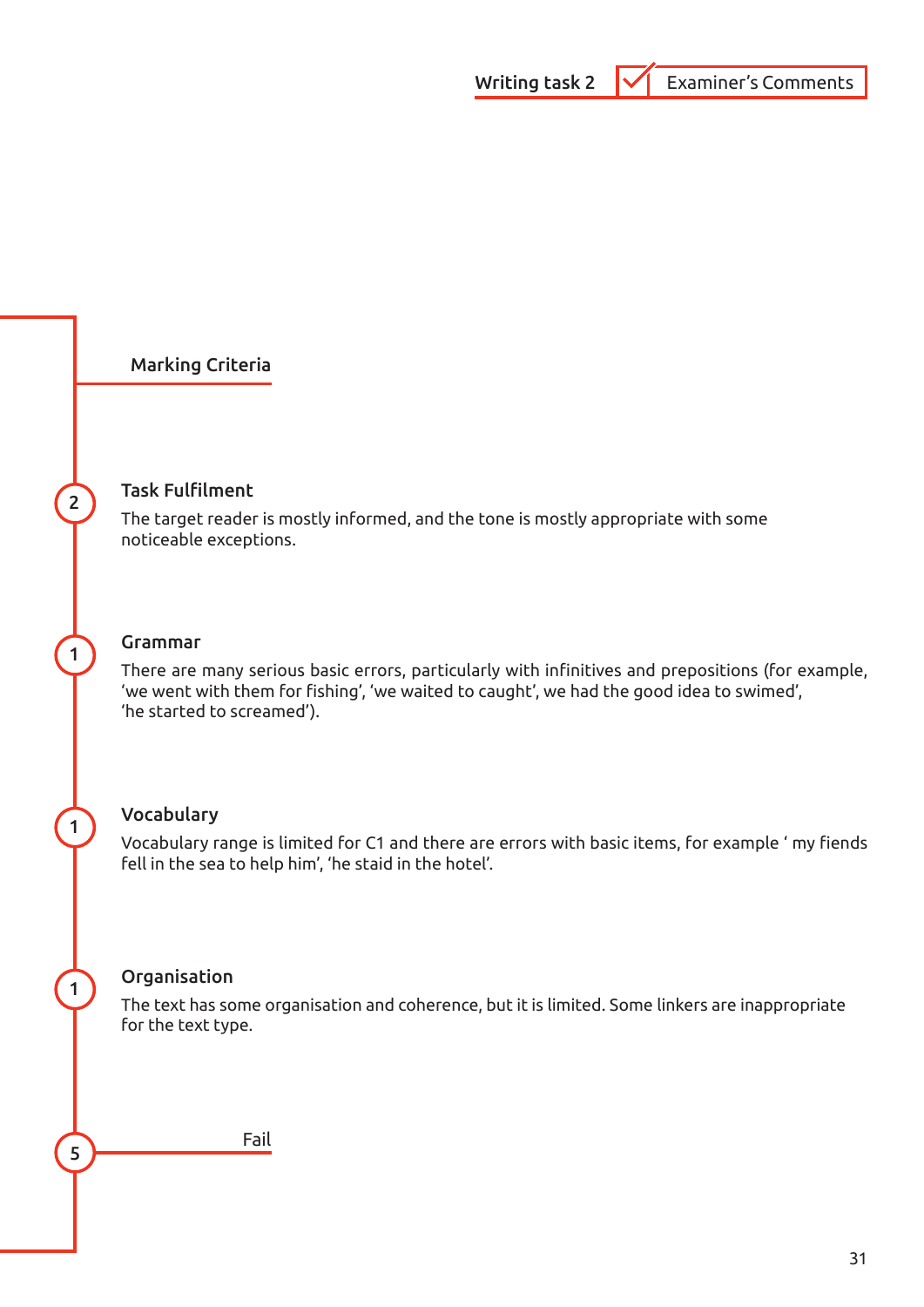

You are visiting a well-known tourist site with your friends and something unexpected has happened. Write a letter to your parents telling them what has happened and say what you are planning to do now.

Write between 250 and 300 words.

Dear Dad,

Mam, Dad I have something to tell you. Well do you remember that I told about a trip that we were going with my friends? So we went to North Antarctic just to stay and have some kind of adventure for 5-6 hours. When we arrived there something horrible happened.

Chrish fell into the cold freezing water and we couldn't pull him up because we were travelling on a really large boat, so one of us had to dive in the sea with an umbrella. I know that sounds crazy but we didn't have any other equipment to pull him up so as they both grabbed the umbrella they were both trying to get on the boat. Chrish and Andrew got out of the water but they both collapsed from Hypothermia so we had to find a way to get them warmed.

Then someone showed up from the inside of the boat saying that he had been in the same situation and then he told us we need to light up a fire but first we had to sail the boat somewhere.

After two hours of trying to warm them they finally opened their eyes without even knowing what had happened.

And that was one of the craziest adventures in my life. I'm fine so don't worry.

Yours, **Marta**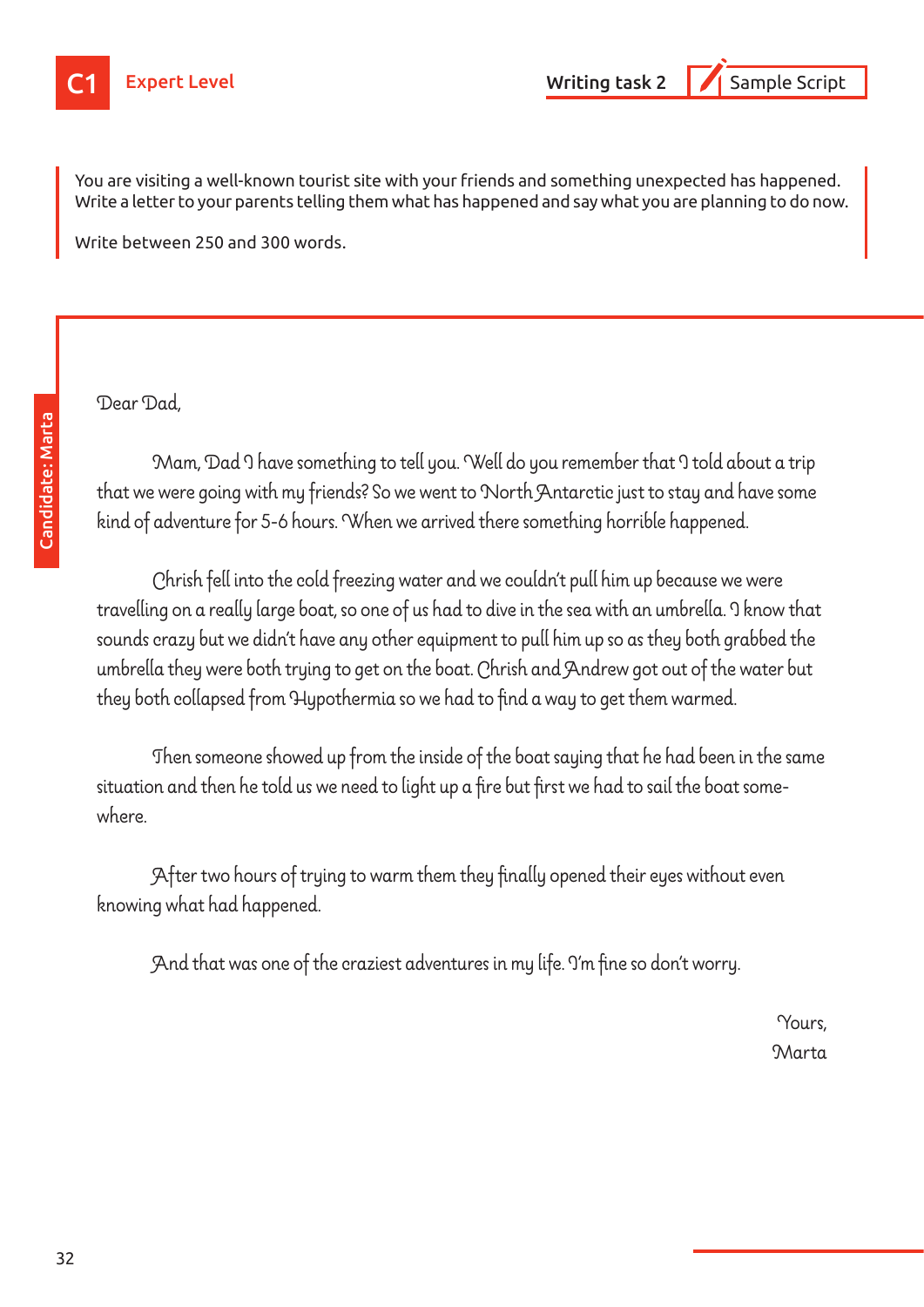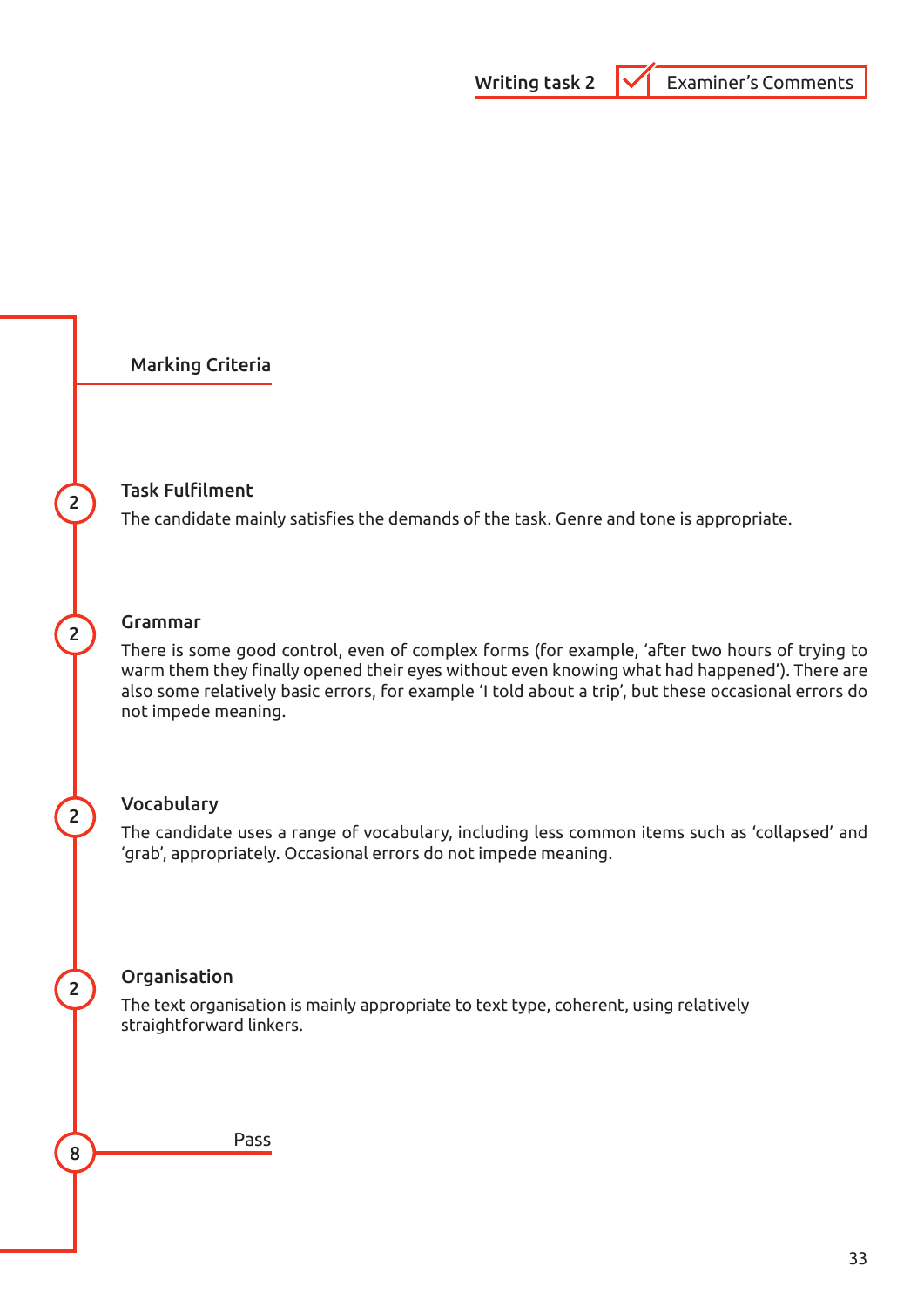

MARKSCHEME MARKSCHEME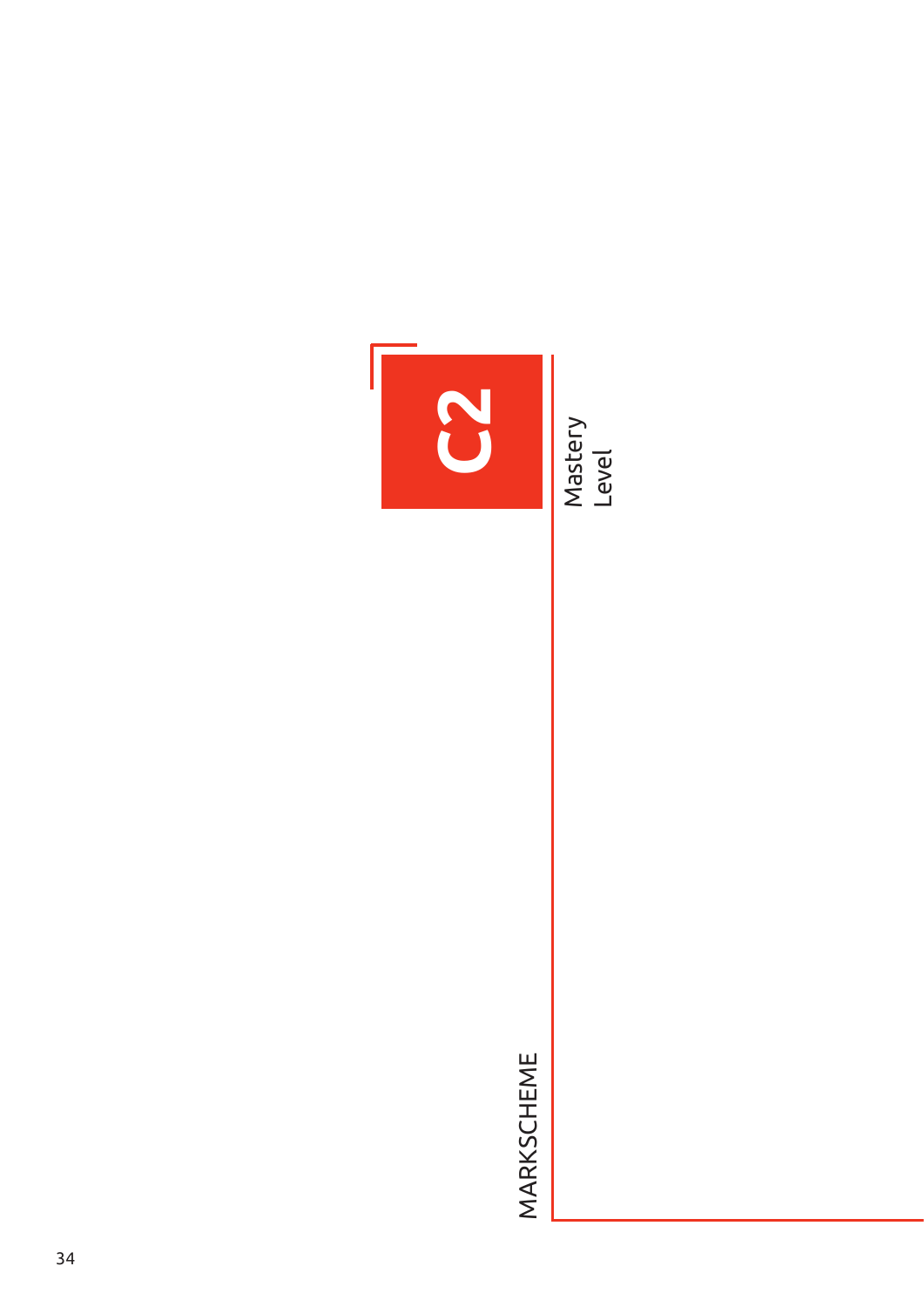| Task Fulfilment                                                                                                                               | range of<br>grammar<br>Accuracy and                                                                                                                 | Accuracy and range<br>of vocabulary                                                                                                                                           | Organisation                                                                                                                                                                   |
|-----------------------------------------------------------------------------------------------------------------------------------------------|-----------------------------------------------------------------------------------------------------------------------------------------------------|-------------------------------------------------------------------------------------------------------------------------------------------------------------------------------|--------------------------------------------------------------------------------------------------------------------------------------------------------------------------------|
| • fully and appropriately satisfies<br>· target reader wholly informed<br>the demands of the task<br>· genre and tone totally<br>appropriate  | • very few errors which only<br>sophisticated and assured<br>· use is fully controlled,<br>occur as slips                                           | common items, with fluency and<br>sophistication, and to give style<br>• very few errors which only<br>vocabulary, including less<br>· uses a wide range of<br>occur as slips | . organization is fully appropriate<br>and is fully coherent using a wide<br>· text is organised impressively<br>range of cohesive devices with<br>to text type<br>Flexibility |
| · mainly satisfies the demands of<br>• genre and tone almost always<br>• target reader is on the whole<br>appropriate<br>informed<br>the task | · few errors which do not impede<br>of simple and<br><b>Full control</b><br>complex forms with<br>· uses a wide range<br>and flexibility<br>meaning | • few errors which do not impede<br>including less common items,<br>• uses a range of vocabulary,<br>effectively and precisely<br>meaning                                     | cohesive devices with flexibility<br>• text is well-organised and<br>coherent using a variety of<br>appropriate to text type<br>· organization mostly                          |
| · partially satisfies the demands<br>• reader is partially informed<br>· genre and/or tone mostly<br>appropriate<br>of the task               | uses a range of simple and com-<br>· occasional errors but these very<br>plex forms with control<br>rarely impede meaning                           | · occasional errors but these very<br>including less common items,<br>• uses a range of vocabulary,<br>rarely impede meaning<br>appropriately                                 | paragraphing or punctuation<br>· text is well-organised and<br>coherent, using a range of<br>· some inappropriate<br>cohesive devices<br>errors                                |
| · does not satisfy the demands of<br>· off topic<br>the task<br>$\overline{\sigma}$                                                           | · errors which impede<br>· basic repertoire<br>communication                                                                                        | · errors which impede<br>· basic repertoire<br>communication                                                                                                                  | • little, or no, organization or<br>coherence                                                                                                                                  |

35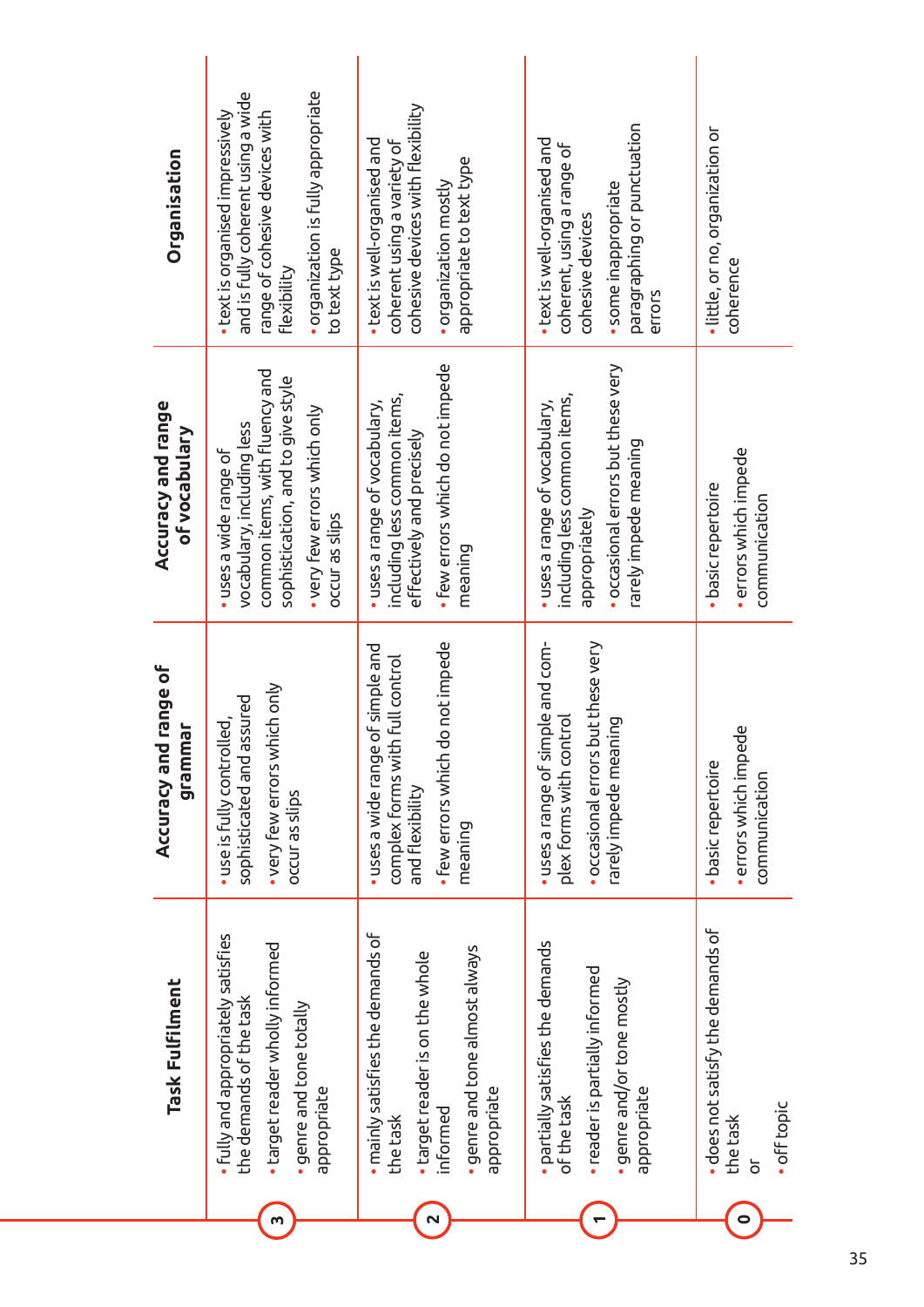

You've seen this quotation: 'Wealth is the slave of a wise man, the master of a fool.' Write a letter to a friend expressing your opinion on the validity of this statement.

Write between 250 and 300 words.

Dear Nicolas,

I am writing to you, about a quote i read in a local newspaper "wealth is the slave of a wise man, the master of a fool". I would like to express my opinion about this matter because I share the same opinion with this quote.

Nowadays, we are working every day like slaves and for what purpose? Most of employees, workers etc. trying to accomplish bigger networth that they will ever need. A great amount of people connects wealth with happiness that is wrong. What if all people in the world were rich? I think misery is upon us and we cannot realise what is most outstanding for our lives. Also, we have idolize the wealth but only a wise man can realize and manage money wisely without overwhelm him in life contitions. On the other hand, people who are lucking sense or judgment about wealth, trying to accomplish the big purpose. In this way they are spending a lot of effort for example, working overtime and spending more time with commitees than with their family.

To conclude with, wealth is needing careful handling and need concern about the priorities in life. If we don't pay attention, we will regret about our choises later.

> Yours, Bartoloměj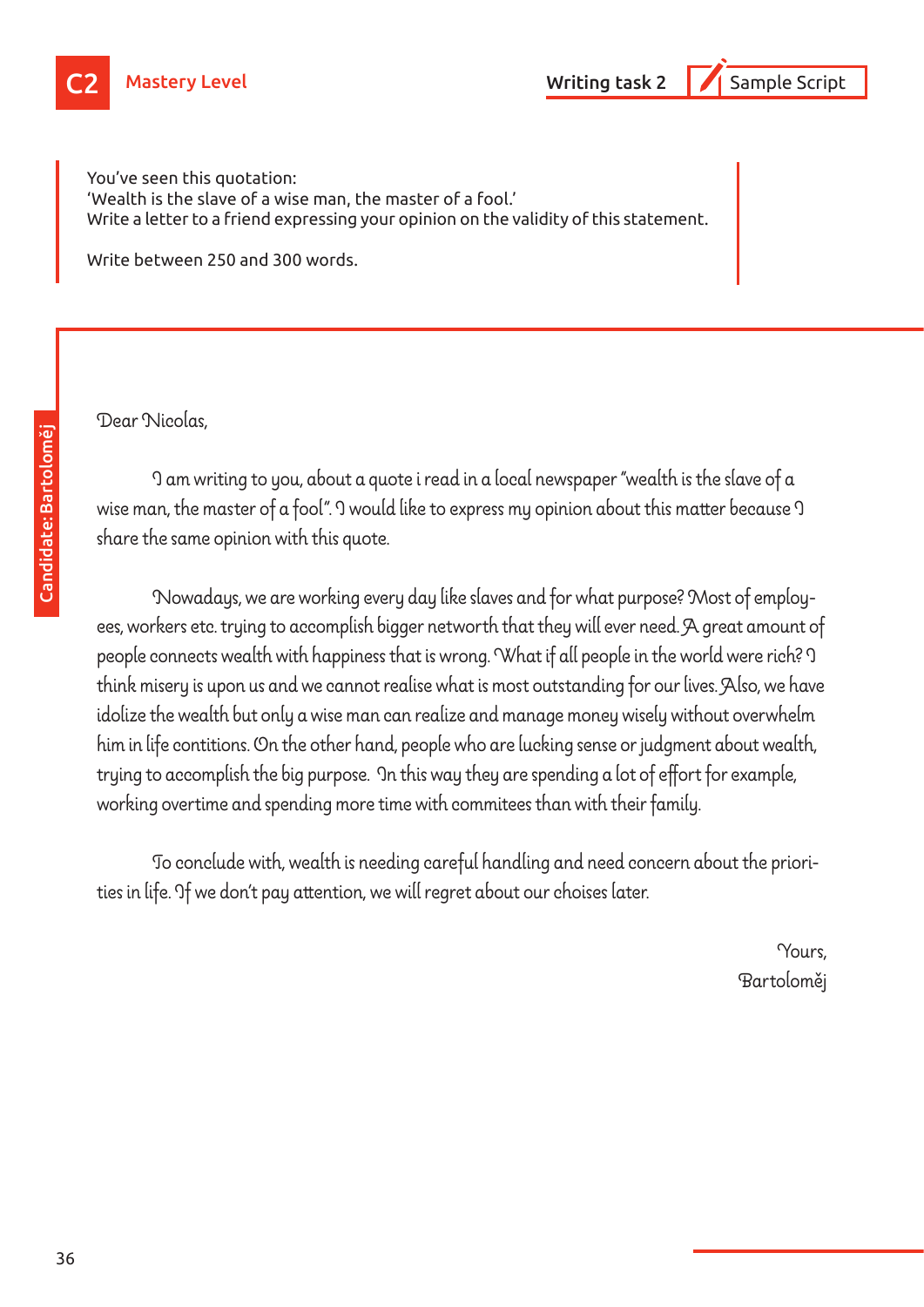## **2** Task Fulfilment

The reader is on the whole informed and the candidate mainly satisfies the demands of the task. The genre and tone of the text are mostly appropriate.

#### 1 Grammar

A range of forms is used with control, but there are too many basic errors for C2 (for example, 'most of employees', 'we have idolize the wealth', 'without overwhelm him', 'wealth is needing careful handling').

#### 2 Vocabulary

There is a wide range of vocabulary which is used effectively in the main body. There are occasional errors but they rarely impede meaning (for example, 'overwhelm him in life contition', 'need concern about the priorities in life').

#### 1 Organisation

There are many punctuation errors and some issues with linkers, which can cause the reader to pause while reading the text. There is overall organisation, and reasonable coherence.

**6** Pass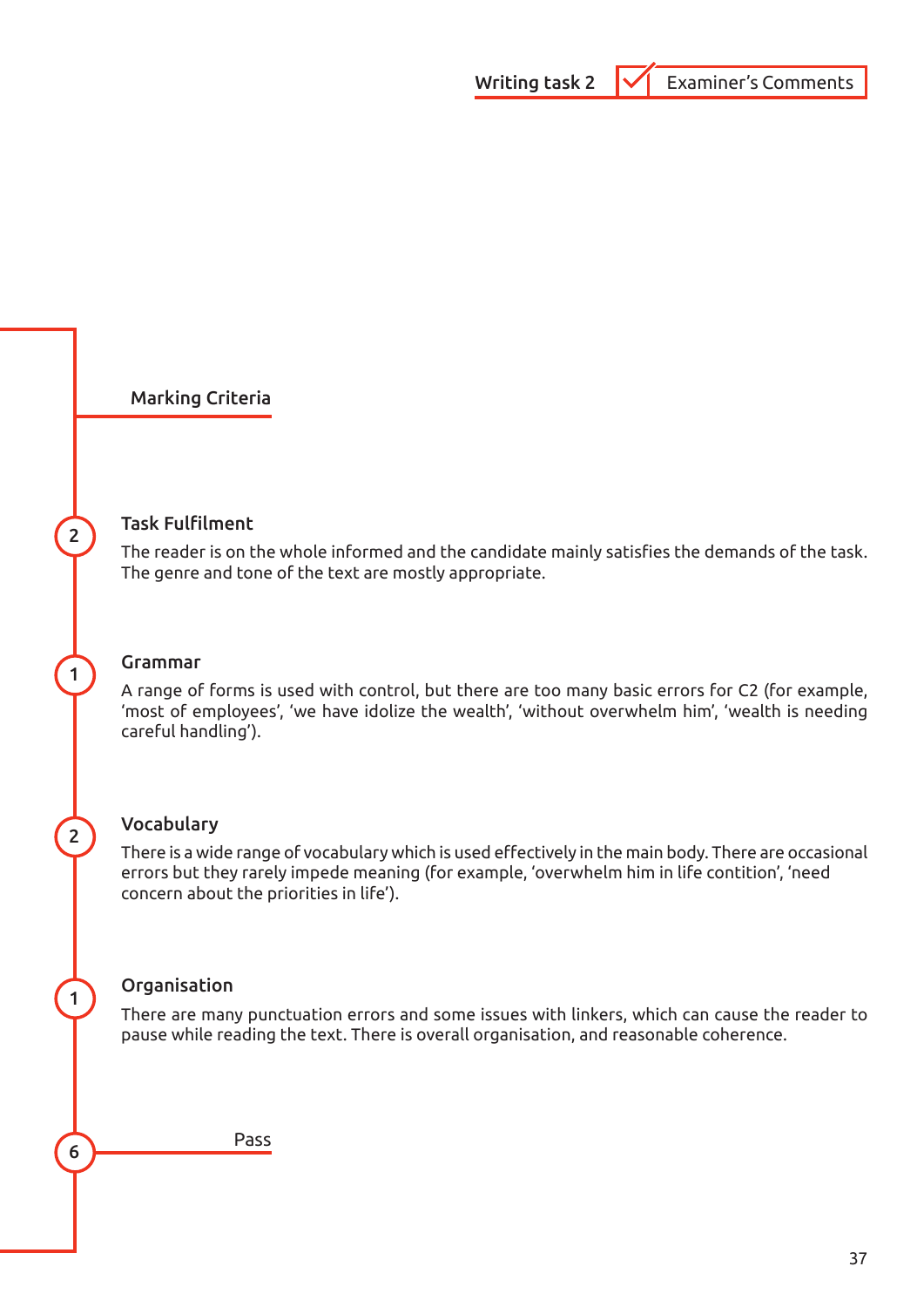

You've seen this quotation: 'Wealth is the slave of a wise man, the master of a fool.' Write a letter to a friend expressing your opinion on the validity of this statement.

Write between 250 and 300 words.

Dear Derek,

Hello. I have a while hearing from you. How are you? I am writing to you to tell you my opinion about a statement I had seen.

The statement says "Wealth is the slave of a wise man, the master of a fool". First of all, wealth is a really important thing and it is good for everyone. But in this statement I have to say that a wise man needs to be wealthy because he can pass messages to the world. But with the caracterizm 'slave' I think that a wise man had took and leaved a lot of things from life and he is happy and plesured from what life gave to him, too. So, even if we got sick and die he would not mind because he will be rich from the goods of his knowledge.

On the other hand, a fool man had not learn much from life and had not find the meaning of it. So, he needs that wealth, for him to have the time to live and learn. Because as far as we live, as much as we learn. So, reasonably that quote caracterize wealth as 'the monster' of a fool man. I think that this quotation has a really big value and it is really deep comming from life.

I look forward hearing from you. I hope that you agree with my opinion. What is your opinion of this statement? Please, write me as soon as you can.

> Best wishes Štěpán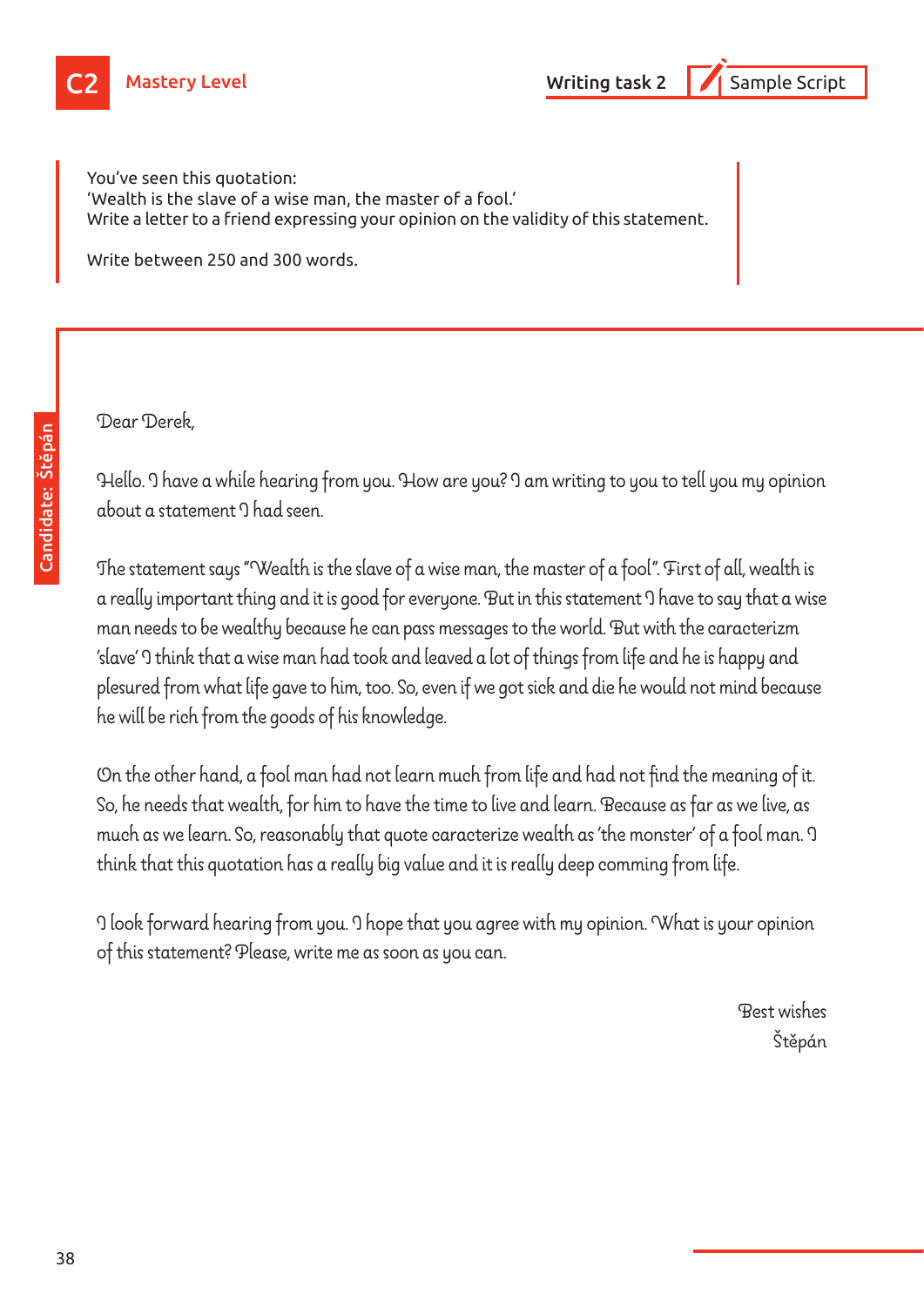#### Task Fulfilment

The demands of the task are partially met, but the reader is minimally informed.

#### 1 Grammar

There are many basic errors, but these largely do not impede communication (for example, 'I have a while hearing from you', 'I think that a wise man had took and learned a lot', 'I look forward hearing from you').

#### 1 Vocabulary

There are gross errors with vocabulary and spelling for C2 level ("with the caracterizm 'slave'", 'he is happy and pleasured', 'resonably', 'comming').

#### 1 Organisation

The text has some coherence and plan, but does not flow well. There are punctuation issues which interrupt the reader ('Because as far as we live, as much as we learn').

**4** Fail